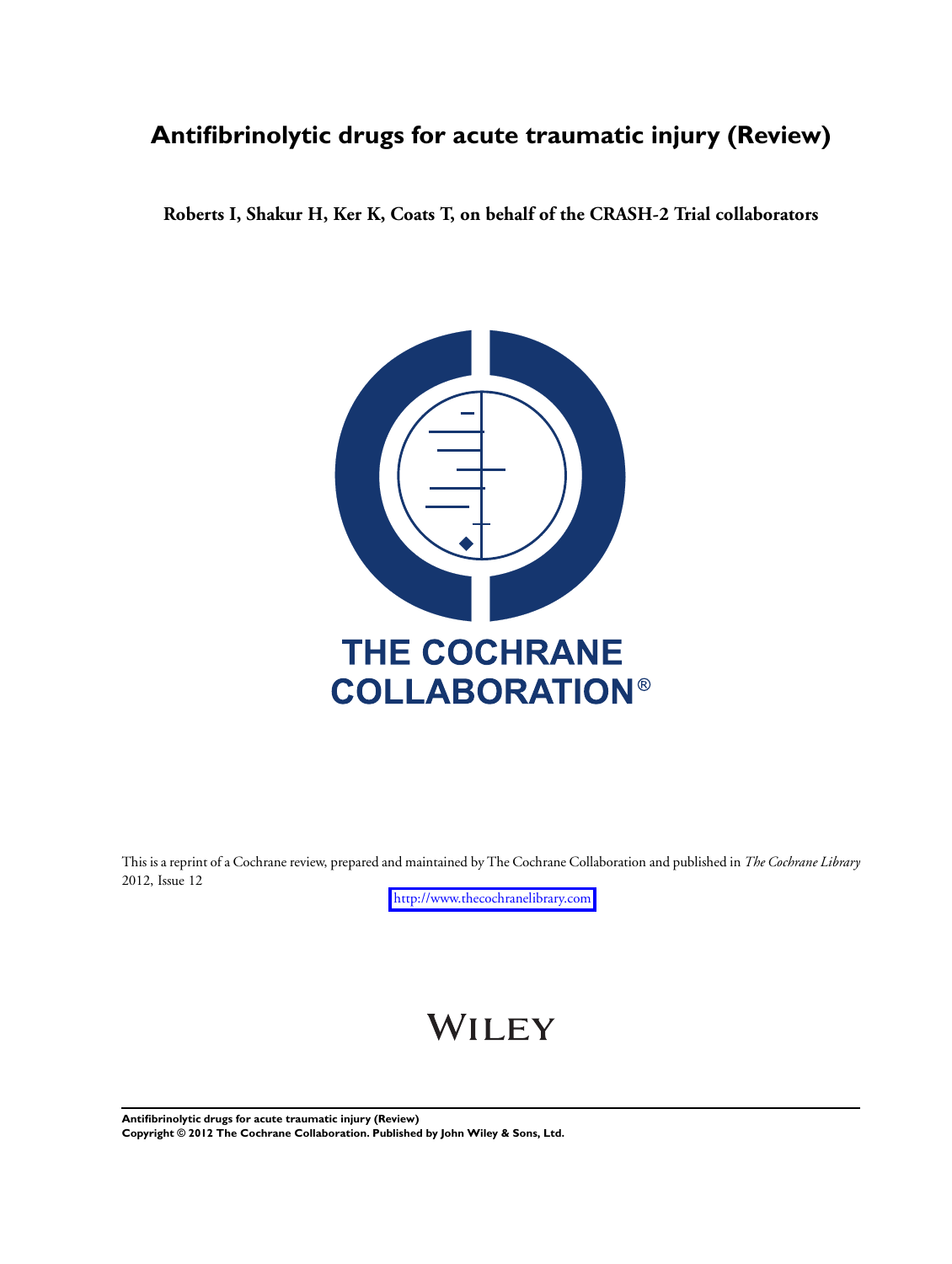## **TABLE OF CONTENTS**

| 14                                                                                                                      |
|-------------------------------------------------------------------------------------------------------------------------|
| Analysis 1.1. Comparison 1 Tranexamic acid versus placebo, Outcome 1 All-cause mortality.<br>14                         |
| Analysis 1.2. Comparison 1 Tranexamic acid versus placebo, Outcome 2 Proportion undergoing surgical intervention.<br>15 |
| Analysis 1.3. Comparison 1 Tranexamic acid versus placebo, Outcome 3 Proportion receiving blood transfusion.<br>16      |
| Analysis 1.4. Comparison 1 Tranexamic acid versus placebo, Outcome 4 Volume of blood transfused.<br>16                  |
| Analysis 2.1. Comparison 2 Aprotinin versus placebo, Outcome 1 Death.<br>17                                             |
| Analysis 2.2. Comparison 2 Aprotinin versus placebo, Outcome 2 Proportion undergoing surgical intervention.<br>17       |
| Analysis 2.3. Comparison 2 Aprotinin versus placebo, Outcome 3 Volume of blood transfused.<br>18                        |
| 18                                                                                                                      |
| 19                                                                                                                      |
| 21                                                                                                                      |
| 22                                                                                                                      |
| 22                                                                                                                      |
| 22                                                                                                                      |
| 23                                                                                                                      |
| 2 <sup>3</sup>                                                                                                          |
| <b>INDEX TERMS</b><br>2 <sup>3</sup>                                                                                    |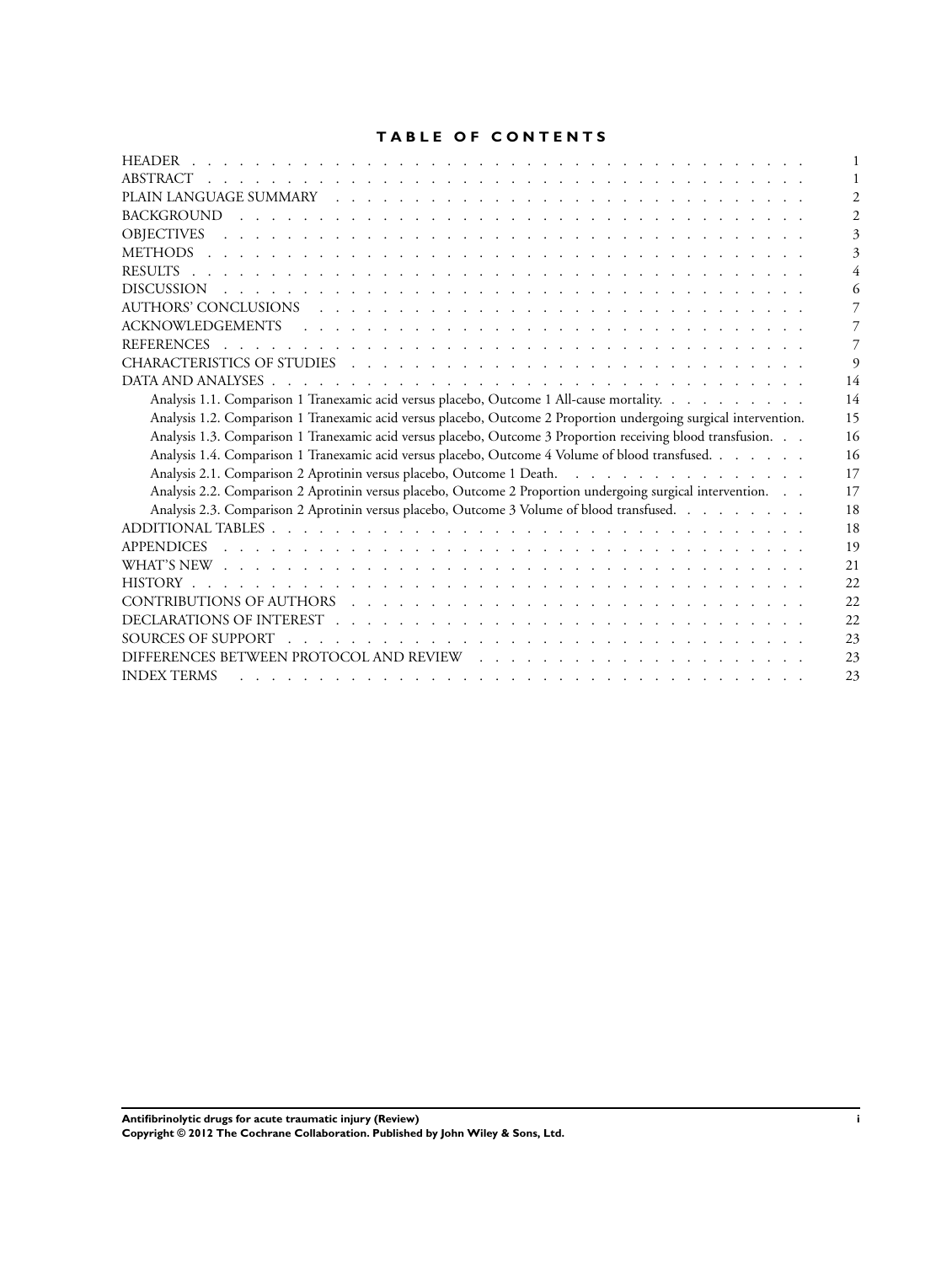## **[Intervention Review] Antifibrinolytic drugs for acute traumatic injury**

Ian Roberts<sup>1</sup>, Haleema Shakur<sup>2</sup>, Katharine Ker<sup>1</sup>, Tim Coats<sup>3</sup>, on behalf of the CRASH-2 Trial collaborators<sup>2</sup>

<sup>1</sup>Cochrane Injuries Group, London School of Hygiene & Tropical Medicine, London, UK. <sup>2</sup>Clinical Trials Unit, London School of Hygiene & Tropical Medicine, London, UK.<sup>3</sup> Department of Emergency Medicine, Leicester Royal Infirmary, Leicester, UK

Contact address: Ian Roberts, Cochrane Injuries Group, London School of Hygiene & Tropical Medicine, North Courtyard, Keppel Street, London, WC1E 7HT, UK. [Ian.Roberts@Lshtm.ac.uk](mailto:Ian.Roberts@Lshtm.ac.uk).

**Editorial group:** Cochrane Injuries Group.

**Publication status and date:** New search for studies and content updated (no change to conclusions), published in Issue 12, 2012. **Review content assessed as up-to-date:** 14 July 2010.

**Citation:** Roberts I, Shakur H, Ker K, Coats T, on behalf of the CRASH-2 Trial collaborators. Antifibrinolytic drugs for acute traumatic injury. *Cochrane Database of Systematic Reviews* 2012, Issue 12. Art. No.: CD004896. DOI: 10.1002/14651858.CD004896.pub3.

Copyright © 2012 The Cochrane Collaboration. Published by John Wiley & Sons, Ltd.

## **A B S T R A C T**

#### **Background**

Uncontrolled bleeding is an important cause of death in trauma victims. Antifibrinolytic treatment has been shown to reduce blood loss following surgery and may also be effective in reducing blood loss following trauma.

## **Objectives**

To quantify the effects of antifibrinolytic drugs on mortality, vascular occlusive events, surgical intervention and receipt of blood transfusion after acute traumatic injury.

#### **Search methods**

We searched the PubMed, Science Citation Index, National Research Register, Zetoc, SIGLE, Global Health, LILACS, and Current Controlled Trials to March 2004 and the Cochrane Injuries Group Specialised Register, CENTRAL, MEDLINE and EMBASE to July 2010.

#### **Selection criteria**

We included all randomised controlled trials of antifibrinolytic agents (aprotinin, tranexamic acid [TXA] and epsilon-aminocaproic acid) following acute traumatic injury.

#### **Data collection and analysis**

The titles and abstracts identified in the electronic searches were screened by two independent authors to identify studies that had the potential to meet the inclusion criteria. The full reports of all such studies were obtained. From the results of the screened electronic searches, bibliographic searches, and contacts with experts, two authors independently selected trials meeting the inclusion criteria.

#### **Main results**

Four trials met the inclusion criteria, including 20,548 randomised patients. Two trials with a combined total of 20,451 patients assessed the effects of TXA on mortality; TXA reduced the risk of death by 10% (RR=0.90, 95% CI 0.85 to 0.97; P=0.0035). Data from one trial involving 20,211 patients found that TXA reduced the risk of death due to bleeding by 15% (RR=0.85, 95% CI 0.76 to 0.96; P=0.0077). There was evidence that early treatment ( $\leq$ 3 hours) was more effective than late treatment (>3 hours). There was no evidence that TXA increased the risk of vascular occlusive events or need for surgical intervention. There was no substantial difference in the receipt of blood transfusion between the TXA and placebo groups. The two trials of aprotinin provided no reliable data.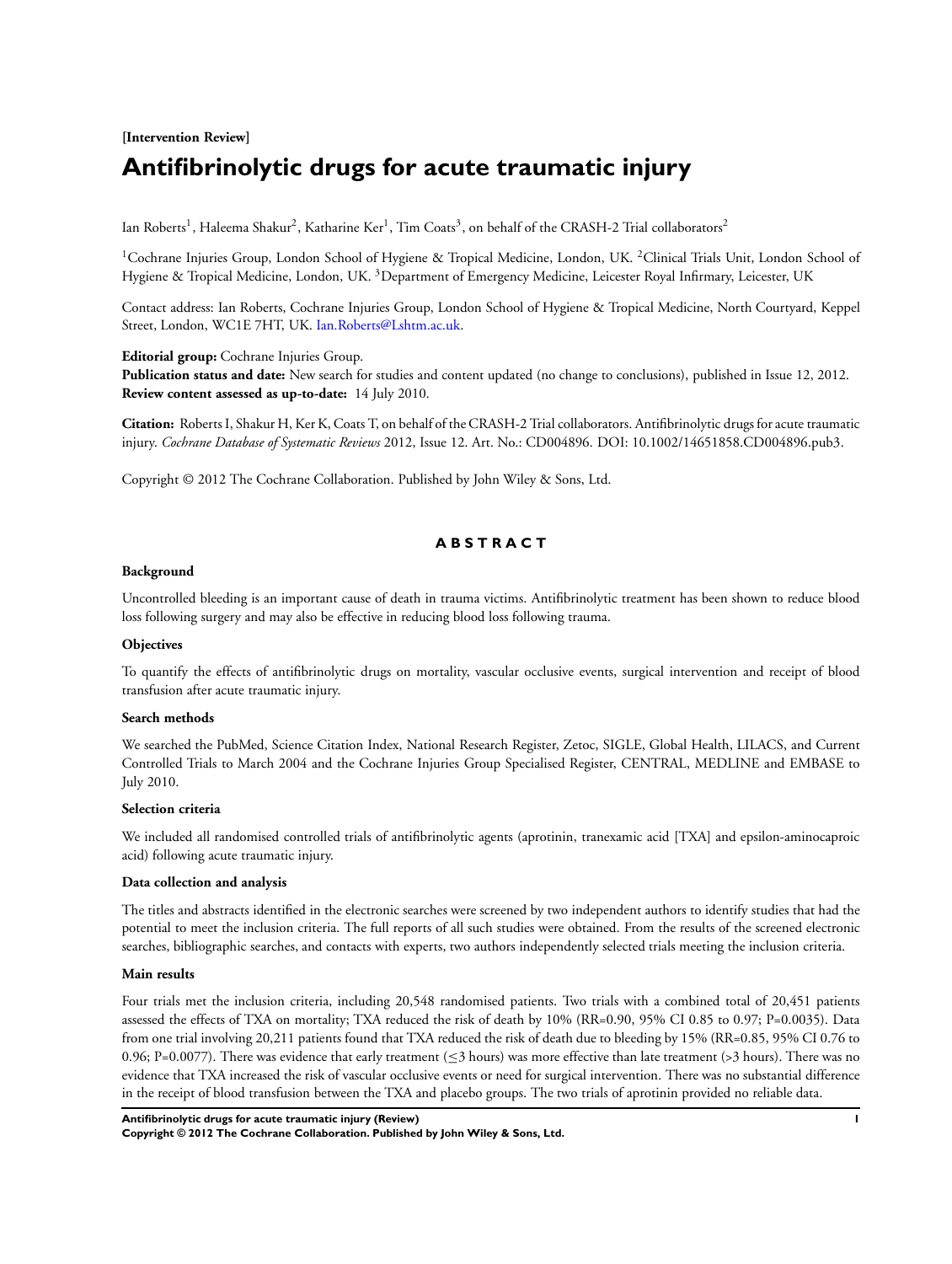#### **Authors' conclusions**

Tranexamic acid safely reduces mortality in bleeding trauma patients without increasing the risk of adverse events. TXA should be given as early as possible and within three hours of injury, as treatment later than this is unlikely to be effective. Further trials are needed to determine the effects of TXA in patients with isolated traumatic brain injury.

#### **P L A I N L A N G U A G E S U M M A R Y**

#### **Blood-clot promoting drugs for acute traumatic injury**

Injury is the second leading cause of death for people aged five to 45 years. Over three million people worldwide die of injuries every year, often because of extensive blood loss. Antifibrinolytic drugs promote blood clotting by preventing blood clots from breaking down. Some examples of antifibrinolytic drugs are aprotinin, tranexamic acid (TXA) and epsilon-aminocaproic acid. Doctors sometimes give these drugs to patients having surgery to prevent blood loss. They appear to have few complications. These drugs might also stop blood loss in seriously injured patients and, as a result, save lives.

The authors of this review searched for randomised trials assessing the effects of antifibrinolytics in trauma patients. When the review was first done in 2004 the results of the research were inconclusive. Since then, two new trials of TXA, one involving over 20,000 patients, have been completed. The results of this new research show that when given early, TXA reduces the risk of death compared to patients who do not receive TXA without increasing the risk of side events. The review now includes data from 20,548 people who took part in four trials.

Two small trials of aprotinin were also found although they provided no reliable data.

The authors conclude that TXA can safely reduce death in bleeding trauma patients. They suggest that future trials should explore the effects of TXA in patients with traumatic brain injury with no other trauma.

## **B A C K G R O U N D**

#### **Description of the condition**

For people aged five to 45 years, trauma is second only to HIV/ AIDS as a cause of death. Each year, worldwide, about three million people die as a result of trauma ([Murray 1996\)](#page-8-0), many after reaching hospital. Among trauma patients who do survive to reach hospital, exsanguination is a common cause of death, accounting for nearly half of in-hospital trauma deaths in some settings[\(Sauaia](#page-8-0) [1995](#page-8-0)). Central nervous system injury and multi-organ failure account for most of the remainder, both of which can be exacerbated by severe bleeding [\(BTF 2000](#page-8-0)).

Clotting helps to maintain the integrity of the circulatory system after vascular injury, whether traumatic or surgical in origin [\(Lawson 2004\)](#page-8-0). Major surgery and trauma trigger similar haemostatic responses and the consequent massive blood loss presents an extreme challenge to the coagulation system. Part of the response to surgery and trauma in any patient, is stimulation of clot breakdown (fibrinolysis) which may become pathological (hyper-fibrinolysis) in some cases. Antifibrinolytic agents have been shown to reduce blood loss in patients with both normal and exaggerated fibrinolytic responses to surgery, without apparently increasing the risk of post-operative complications.

## **Description of the intervention**

Antifibrinolytic agents are widely used in major surgery to prevent fibrinolysis and reduce surgical blood loss. A recent systematic review [\(Henry 2011\)](#page-8-0) of randomised controlled trials of antifibrinolytics (mainly aprotinin or tranexamic acid [TXA]) in elective surgical patients showed that antifibrinolytics reduced the numbers needing transfusion by one third, reduced the volume needed per transfusion by one unit, and halved the need for further surgery to control bleeding. These differences were all statistically significant at the P<0.01 level. Specifically, aprotinin reduced the rate of blood transfusion by 34% (relative risk [RR]=0.66; 95% confidence interval [CI] 0.60 to 0.72) and TXA by 39% (RR=0.61; 95% CI 0.53 to 0.70). Aprotinin use saved 1.02 units of red blood cells (RBCs) (95% CI 0.79 to 1.26) in those requiring transfusion,

**Antifibrinolytic drugs for acute traumatic injury (Review) 2 Copyright © 2012 The Cochrane Collaboration. Published by John Wiley & Sons, Ltd.**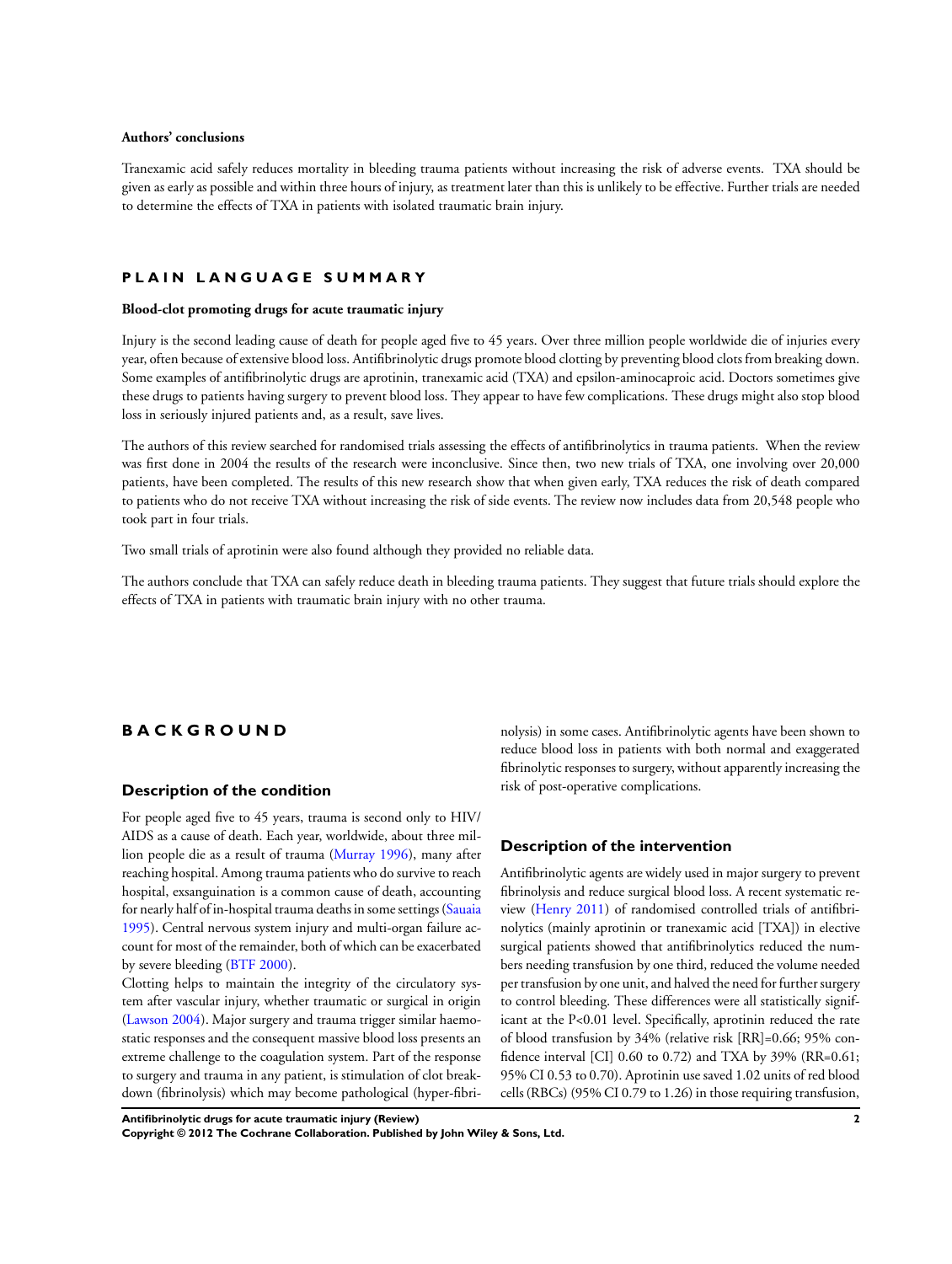and TXA use saved 0.87 units (95% CI 0.53 to 1.20). There was a non-significant reduction in mortality with both aprotinin (RR= 0.81; 95% CI 0.63 to 1.06) and TXA (RR=0.60; 95% CI 0.33 to 1.10).

#### **How the intervention might work**

Because the coagulation abnormalities that occur after injury are similar to those after surgery, it is possible that antifibrinolytic agents might also reduce blood loss and mortality following trauma. A simple and widely practicable intervention that reduced blood loss following trauma might prevent tens of thousands of premature deaths. A reduction in the need for transfusion would also have important public health implications. Blood is a scarce and expensive resource and major concerns remain about the risk of transfusion-transmitted infection. Trauma is particularly common in parts of the world where the safety of blood transfusion cannot be assured. A recent study in Uganda estimated the population-attributable fraction of HIV acquisition as a result of blood transfusion to be around two percent ([Kiwanuka 2004](#page-8-0)) although some estimates are much higher ([Heymann 1992\)](#page-8-0).

## **O B J E C T I V E S**

To quantify the effect of antifibrinolytic drugs on mortality, vascular occlusive events, surgical intervention and receipt of blood transfusion after acute traumatic injury.

## **M E T H O D S**

## **Criteria for considering studies for this review**

#### **Types of studies**

Randomised controlled trials (RCT), as per the following definition.

RCT: A study involving at least one intervention and one control treatment, concurrent enrolment and follow-up of the intervention and control groups, and in which the interventions to be tested are selected by a random process, such as the use of a random numbers table (coin flips are also acceptable). If the study author(s) state explicitly (usually by using some variant of the term 'random' to describe the allocation procedure used) that the groups compared in the trial were established by random allocation, then the trial is classified as an 'RCT'.

#### **Types of participants**

People of any age following acute traumatic injury.

#### **Types of interventions**

The interventions considered are the antifibrinolytic agents: aprotinin, tranexamic acid (TXA) and epsilon-aminocaproic acid (EACA).

#### **Types of outcome measures**

#### **Primary outcomes**

• Mortality at the end of the follow up.

#### **Secondary outcomes**

• Number of patients experiencing an adverse event, specifically vascular occlusive events (myocardial infarction, stroke, deep vein thrombosis or pulmonary embolism).

- Number of patients undergoing surgical intervention.
- Number of patients receiving blood transfusion.
- Volume of blood transfused (units).

#### **Search methods for identification of studies**

Searches were not restricted by date, language or publication status.

#### **Electronic searches**

We searched the following electronic databases:

- Cochrane Injuries Group's Specialised Register (searched July 2010)
- Cochrane Central Register of Controlled Trials Issue 3, 2010 (*The Cochrane Library*)
	- MEDLINE (1966 to July week 2, 2010)
	- PubMed (searched March 17, 2004)
	- EMBASE (1980 to week 28, July 2010)
	- Science Citation Index (searched March 17, 2004)
	- National Research Register (issue 1, 2004)
	- Zetoc (searched March 17, 2004)
	- SIGLE (searched March 17, 2004)
	- Global Health (searched March 17, 2004)
	- LILACS (searched March 17, 2004)
	- Current Controlled Trials (searched March 17, 2004)

The search strategies used in the latest update are listed in full in [Appendix 1.](#page-20-0)

**Antifibrinolytic drugs for acute traumatic injury (Review) 3**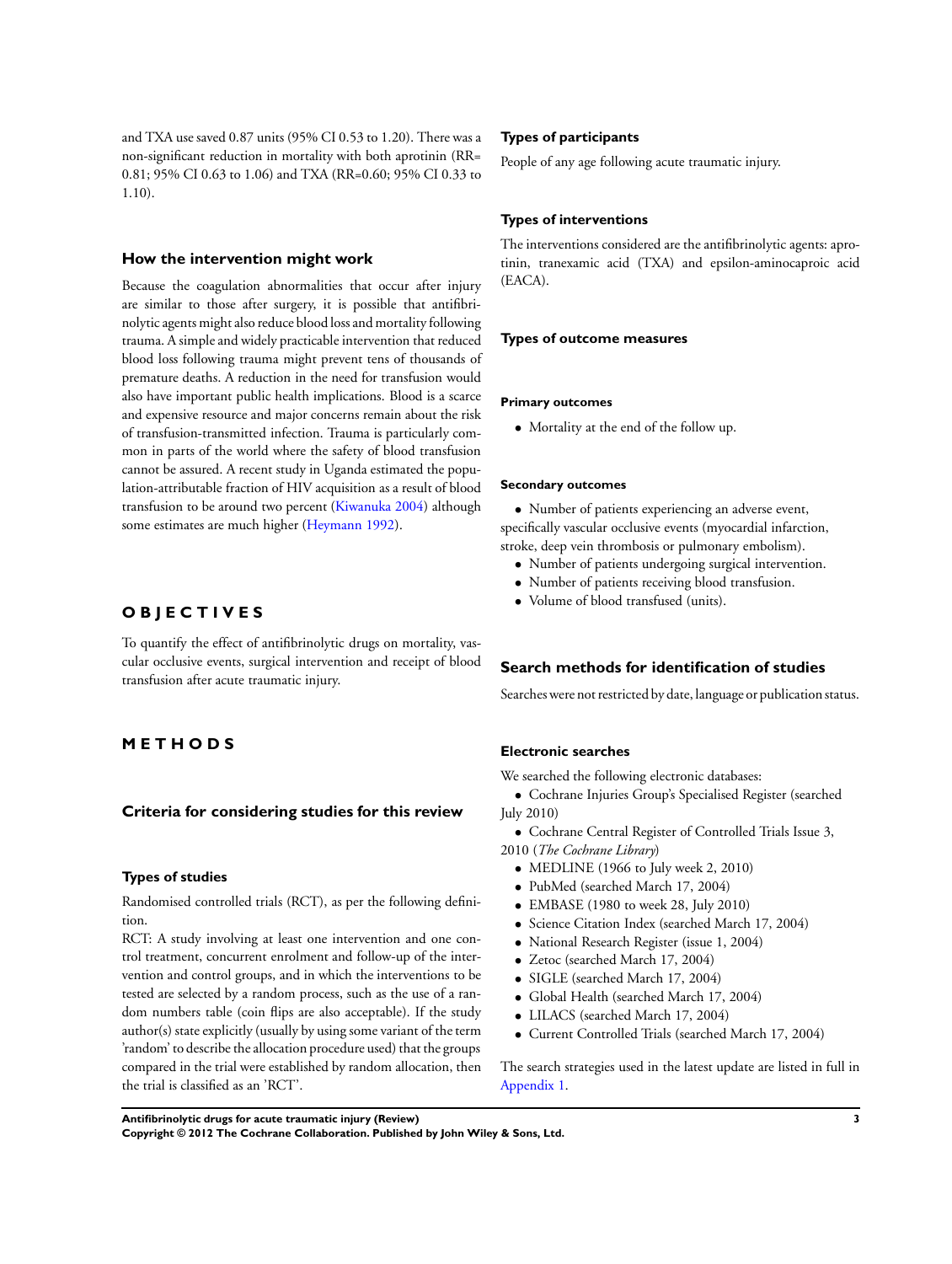#### **Searching other resources**

All references in the identified trials and background papers were checked and study authors contacted to identify relevant published and unpublished data. Pharmaceutical companies were contacted in 2004 to obtain information on ongoing trials.

#### **Data collection and analysis**

#### **Selection of studies**

The titles and abstracts identified in the electronic searches were screened by two independent authors to identify studies that had the potential to meet the inclusion criteria. The full reports of all such studies were obtained. From the results of the screened electronic searches, bibliographic searches and contacts with experts, two authors independently selected trials meeting the inclusion criteria. There were no disagreements on study inclusion.

#### **Data extraction and management**

Two authors independently extracted information on the following: number of randomised participants, types of participants and types of interventions. The outcome data sought were: numbers of deaths in each group, numbers with vascular occlusive events, numbers requiring surgical intervention, and the amount of blood transfused. Information on loss to follow-up, blinding, and whether an intention-to-treat analysis was performed was also extracted. The authors were not blinded to the authors or journal when doing this. Results were compared and differences would have been resolved by discussion had there been any. Where there was insufficient information in the published report, we attempted to contact the authors for clarification.

#### **Assessment of risk of bias in included studies**

Two authors assessed the risk of bias for allocation concealment. Each trial was assessed as being at high, low or unclear risk of bias according to the criteria presented in [Higgins 2008](#page-8-0).

#### **Assessment of heterogeneity**

The presence of heterogeneity of the observed treatment effects were assessed using the  $I^2$  statistic, which describes the percentage of total variation across studies due to heterogeneity rather than chance. A value of 0% indicates no observed heterogeneity, and larger values show increasing heterogeneity; substantial heterogeneity is considered to exist when  $I^2 > 50\%$  [\(Higgins 2008](#page-8-0)). The following were specified a-priori as factors that could explain any observed heterogeneity: adequacy of allocation concealment; injury severity based on the injury severity score (an ISS of greater

than or equal to 16 defines the severely injured strata); and according to whether the study population included predominantly blunt or penetrating trauma.

#### **Assessment of reporting biases**

We planned to investigate the presence of reporting (publication) bias using funnel plots, however there were too few included studies to enable meaningful analysis.

#### **Data synthesis**

Risk ratios (RR) and 95% confidence intervals (95% CI) were calculated. The risk ratio was chosen because it is more readily applied to the clinical situation. For transfusion volumes, the mean difference (MD) in the units of blood transfused were calculated with 95% CI.

#### **Subgroup analysis and investigation of heterogeneity**

We planned to conduct subgroup analyses to explore whether effect sizes vary according to the type of antifibrinolytic agent and the dosing regimen. However there were too few trials for such analyses.

## **R E S U L T S**

### **Description of studies**

Searches conducted in April 2004 identified a total of 819 records. These were screened by two authors and the full texts of nine potentially eligible reports were obtained for closer examination. Of the nine potentially eligible reports, two trials met the inclusion criteria. Two further trials were identified in an updated search conducted in July 2010. In summary, four randomised controlled trials including 20,548 randomised patients have been identified as meeting the inclusion criteria and are included in this review.

### **Tranexamic acid**

Two trials compared TXA with placebo in trauma patients. The [CRASH-2 2010](#page-8-0) recruited 20,211 trauma patients with, or at risk of, significant haemorrhage. A trial in Thailand ([Yutthakasemsunt](#page-8-0) [2010](#page-8-0)) recruited 240 trauma patients with moderate to severe traumatic brain injury. As of November 2012, the Thai trial [Yutthakasemsunt 2010](#page-8-0) was only available as an abstract with publication of the full trial report pending. The trial has been included based on the data reported in the abstract. The full trial data will be incorporated into this systematic review once the full trial report is available.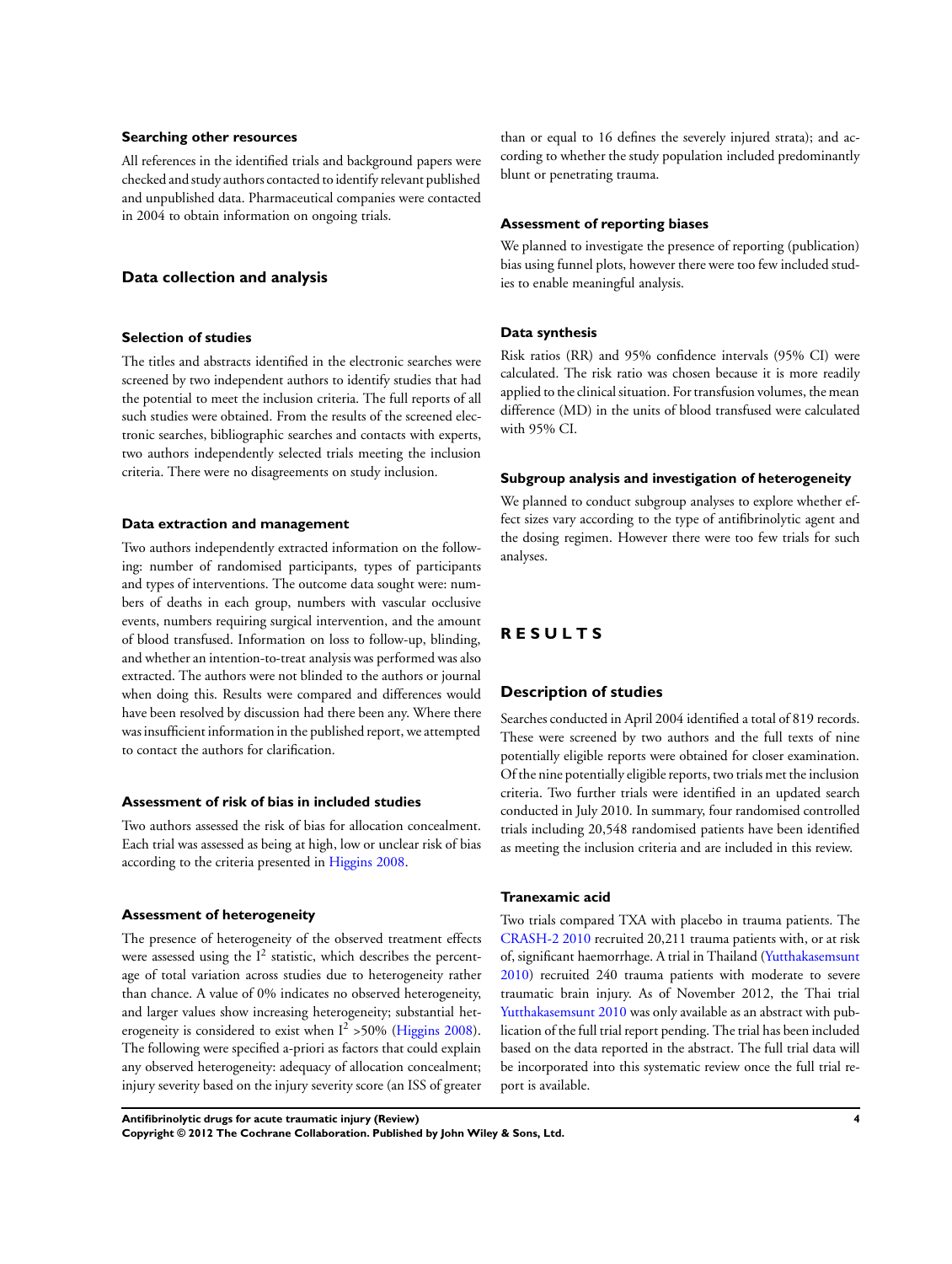#### **Aprotinin**

Two trials compared the effects of aprotinin with placebo in trauma patients. One trial ([Auer 1979](#page-8-0)) involved 20 patients with severe head injury, and one [\(McMichan 1982\)](#page-8-0) involved 77 patients with a combination of hypovolaemic shock and major fractures of either the lower limb, pelvis or both.

See'[Characteristics of included studies](#page-11-0)' for further details.

#### **Risk of bias in included studies**

The [CRASH-2 2010](#page-8-0) trial was judged to be at low risk of bias. It was a large randomised controlled trial involving 20,211 adult trauma patients who were randomly allocated to receive TXA or placebo. TXA and placebo were packaged in identical ampoules. Hospitals with reliable telephone access used a telephone randomisation service, hospitals without used a local pack system; allocation concealment was adequate. Participants and trial staff were blinded to treatment allocation. Over 99% of patients were followed up.

There was insufficient information presented in the abstract to assess the risk of bias of the trial by [Yutthakasemsunt 2010](#page-8-0).

The trial by [Auer 1979](#page-8-0) was described as double blind. The adequacy of allocation concealment was unclear. However, after randomly allocating the first 20 patients, five patients were added to the aprotinin group. Because it was not possible to separate the outcome data for the 20 randomised and the five non-randomised patients, this study provided no useable outcome data.

In the randomised controlled trial by [McMichan 1982](#page-8-0) the aprotinin and placebo were prepared in "similar ampoules". All ampoules were in boxes of 50, with a code number assigned to each box. The nature of the content of the ampoules was not known to any of the investigators nor to the attending physicians. The codes were not broken until the end of the study. There were seven postrandomisation exclusions from the study in which there were three deaths. These three deaths were excluded because they occurred within the first 24 hours (it is not clear whether or not this was specified in the study protocol). Three patients refused the trial investigations, and one patient was transferred to another hospital for specialist treatment of quadriplegia and later died.

## **Effects of interventions**

#### **Tranexamic acid versus placebo**

#### **Mortality**

Both the [CRASH-2 2010](#page-8-0) trial and the trial by [Yutthakasemsunt](#page-8-0) [2010](#page-8-0) reported mortality data.

All-cause mortality was significantly reduced with tranexamic acid (pooled risk ratio (RR) 0.90, 95% CI 0.85 to 0.97; P=0.003: [Analysis 1.1\)](#page-16-0). There was no evidence of statistical heterogeneity (Chi²=0.77, df=1 (P=0.38); I²=0%).

The [CRASH-2 2010](#page-8-0) also presented mortality data by cause. The risk of death due to bleeding and myocardial infarction were significantly reduced with TXA. There were no statistically significant differences in the risk of death from other causes:

- Bleeding: RR 0.85, 95% CI 0.76 to 0.96; P=0.0077
- Myocardial infarction: RR 0.32, 95% CI 0.14 to 0.75; P= 0.0053
	- Vascular occlusion: RR 0.69, 95% CI 0.44 to 1.07; P=0.096
	- Stroke: RR 1.60, 95% CI 0.52 to 4.89; P=0.40

• Pulmonary embolism: RR 0.86, 95% CI 0.46 to 1.61; P= 0.63

- Multi-organ failure: RR 0.90, 95% CI 0.75 to 1.08; P=0.25
- Head injury: RR 0.97, 95% CI 0.87 to 1.08; P=0.60
- 'Other' causes: RR 0.94, 95% CI 0.74 to 1.20; P=0.63

Although not prespecified subgroup analyses of this review, the effects of TXA on death due to bleeding by time to treatment, severity of haemorrhage, Glasgow coma score, and type of injury were assessed in the CRASH-2 trial [\(CRASH-2 2011\)](#page-8-0). The results are presented below.

Analysis of the risk of death due to bleeding indicated that the effect of TXA varied by time to treatment. Treatment within one hour of injury was associated with a 32% relative reduction in risk of death due to bleeding (RR 0.68, 95% CI 0.57 to 0.82; P<0.0001) and treatment between 1 and 3 hours after injury was associated with a 21% reduction (RR 0.79, 95% CI 0.64 to 0.97; P=0.03). Treatment with TXA after three hours of injury was associated with a 44% relative increase in risk of death due to bleeding (RR 1.44, 95% CI 1.12 to 1.84; P=0.004). Test for subgroup differences: Chi²=23.51, P<0.00001.

There was no evidence that the effect of TXA on death due to bleeding varied by the severity of haemorrhage, Glasgow coma score, or type of injury:

• Severity of haemorrhage (as assessed by systolic blood pressure): >89 mm Hg (RR 0.88, 95% CI 0.71 to 1.10); 76-89 (RR 1.01, 95% CI 0.79 to 1.30); ≤75 (RR 0.81, 95% CI 0.69 to 0.95). Test for subgroup differences: Chi²=2.24, P=0.33.

• Glasgow coma score: severe (RR 0.92, 95% CI 0.76 to 1.13); moderate (RR 0.77, 95% CI 0.59 to 0.99); mild (RR 0.86, 95% CI 0.72 to 1.02). Test for subgroup differences: Chi<sup>2</sup>=1.28, P=0.53.

• Type of injury: blunt (RR 0.89, 95% CI 0.77 to 1.04); penetrating (RR 0.79, 95% CI 0.66 to 0.96). Test for subgroup differences: Chi²=0.92, P=0.34.

#### **Vascular occlusive events**

The [CRASH-2 2010](#page-8-0) trial reported data on vascular occlusive events. There was no difference in the risk of experiencing one

**Antifibrinolytic drugs for acute traumatic injury (Review) 5**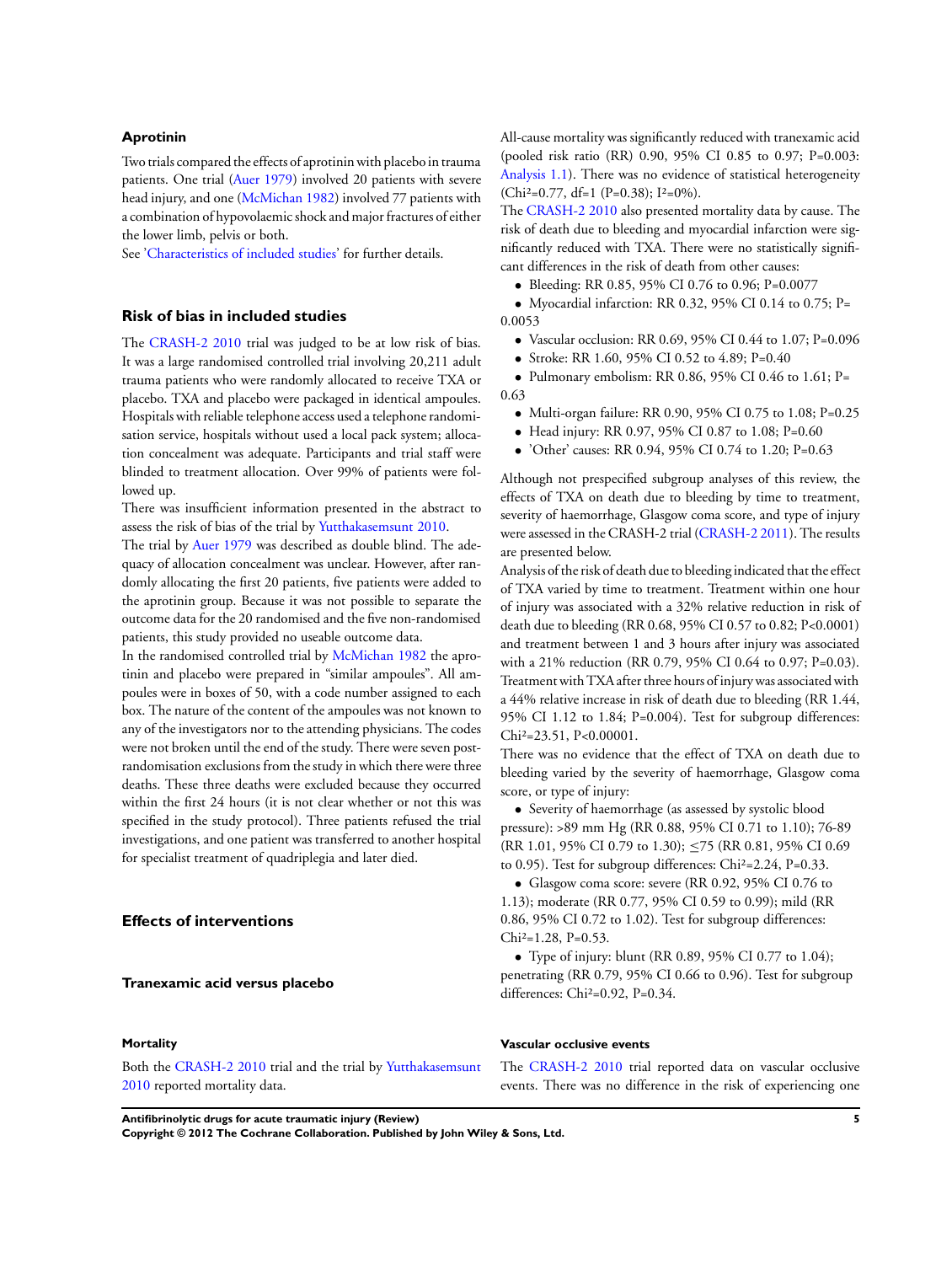or more vascular occlusive events (fatal or non-fatal; myocardial infarction, stroke, pulmonary embolism, deep vein thrombosis) between the TXA and placebo groups (RR 0.84, 95% CI 0.68 to 1.02; P=0·084). TXA reduced the risk of myocardial infarction (RR 0.64, 95% CI 0.42 to 0.97; P=0.035). There was no difference in the risk of stroke (RR 0.86, 95% CI 0.61 to 1.23; P=0.42), pulmonary embolism (RR 1.01, 95% CI 0.73 to 1.41; P=0.93) or deep vein thrombosis (RR 0.98, 95% CI 0.63 to 1.51; P=0.91).

#### **Surgical intervention**

Data from the [CRASH-2 2010](#page-8-0) trial suggest that there is no statistically significant difference in the risk of receiving one or more surgical interventions (neurosurgery, chest, abdominal or pelvic surgery) (RR 1.00, 95% CI 0.97 to 1.03; P=0.79) [Analysis 1.2.](#page-16-0)

#### **Receipt of blood transfusion**

Of the patients allocated to TXA in the [CRASH-2 2010](#page-8-0) trial, 5067 (50.4%) received a blood product transfusion versus 5160 (51.3%) of the patients allocated to placebo (RR 0.98, 95% CI 0.96 to 1.01; P=0.21) [Analysis 1.3.](#page-17-0) There was no difference in the average number of blood units transfused (MD -0.17; 95% CI - 0.39 to 0.05; P=0.13) [Analysis 1.4.](#page-17-0)

#### **Aprotinin versus placebo**

The study by [Auer 1979,](#page-8-0) with 20 randomised patients, provided no useable outcome data for the reasons outlined above. The study by [McMichan 1982,](#page-8-0) with 77 randomised patients (seven postrandomisation exclusions), was reported in four separate reports (Rosengarten 1977; Rosengarten 1979 and McMichan 1977 in 'included studies' reference [McMichan 1982\)](#page-8-0).

#### **Mortality**

[McMichan 1982](#page-8-0) reported mortality data; there was no difference in the risk of death between the aprotinin or placebo groups (RR 0.14, 95% CI 0.01 to 2.67; P=0.19) [Analysis 2.1.](#page-18-0)

#### **Vascular occlusive events**

Data on vascular occlusive events were not reported.

#### **Surgical intervention**

[McMichan 1982](#page-8-0) reported data on the number of patients undergoing a surgical intervention; there was no difference between the aprotinin or placebo groups (RR 1.07, 95% CI 0.87 to 1.33; P= 0.53) [Analysis 2.2.](#page-18-0)

#### **Receipt of blood transfusion**

Data on the number of patients receiving a blood transfusion were not reported. The volume of blood transfused was reported, there was no difference between groups (MD -0.40 units; 95% CI - 0.91, 0.11; P=0.12) [Analysis 2.3.](#page-19-0)

## **D I S C U S S I O N**

#### **Summary of main results**

Tranexamic acid reduces all-cause mortality in bleeding trauma patients, with no apparent increase in the risk of vascular occlusive events. This conclusion is based on the results of the [CRASH-2](#page-8-0) [2010](#page-8-0) trial which recruited 20,211 bleeding trauma patients from 274 hospitals in 40 countries.

## **Overall completeness and applicability of evidence**

The large numbers of patients in a wide range of different health care settings around the world studied in the [CRASH-2 2010](#page-8-0) trial help the result to be widely generalised. The treatment is effective in patients with blunt and penetrating trauma. Because TXA is inexpensive and easy to administer, it could readily be added to the normal medical and surgical management of bleeding trauma patients in hospitals around the world.

Each year, worldwide, about four million people die as a result of traumatic injuries and violence. Approximately 1.6 million of these deaths occur in hospital and about one third of these deaths (480,000) are from haemorrhage. The [CRASH-2 2010](#page-8-0) trial has shown that TXA reduces mortality from haemorrhage by about one sixth. If this widely practicable intervention was used worldwide in the treatment of bleeding trauma patients, it could prevent over 70,000 deaths each year (see [Table 1](#page-19-0)).

Many trauma patients suffer a brain injury. Traumatic brain injury (TBI) is commonly accompanied by intracranial bleeding which can develop or worsen after hospital admission. Traumatic intracranial haemorrhage is associated with an increased risk of death and disability, and regardless of location, haemorrhage size is strongly correlated with outcome. If TXA reduced intracranial bleeding after isolated TBI then this could improve patient outcomes. Although, many of the bleeding trauma patients included in the [CRASH-2 2010](#page-8-0) trial also suffered a brain injury, it is possible that the effects of TXA may differ in patients with isolated TBI. The trial by [Yutthakasemsunt 2010](#page-8-0) provides some promising evidence for the beneficial effect of TXA on mortality in patients with isolated TBI; however, further evidence is required from larger trials which also assess the effect on disability.

There is no evidence for the effect of aprotinin for trauma.

**Antifibrinolytic drugs for acute traumatic injury (Review) 6**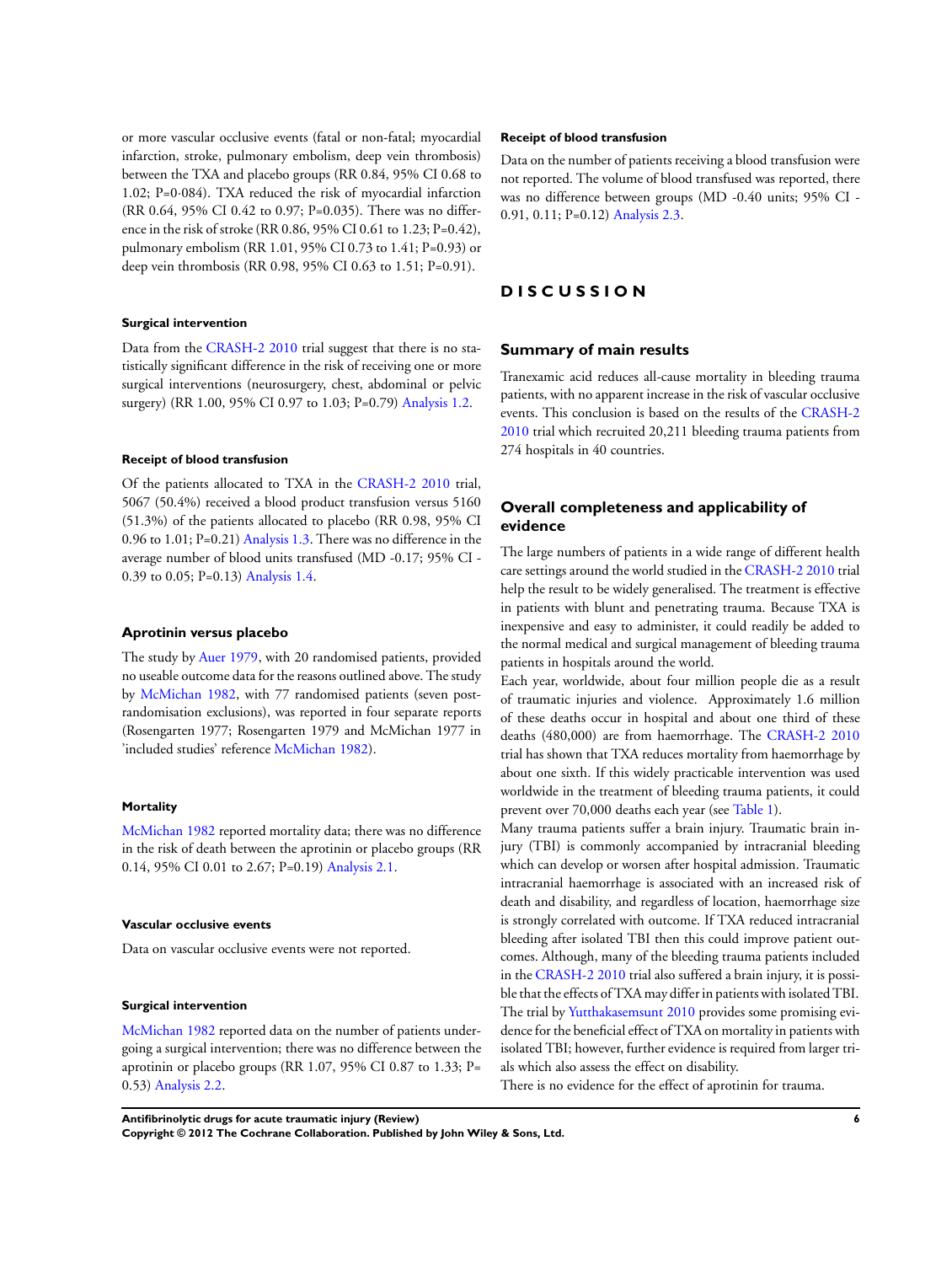#### <span id="page-8-0"></span>**Quality of the evidence**

The quality of the evidence supporting the use of tranexamic acid for trauma is high. The findings of this review are based primarily on the results of the CRASH-2 2010 trial. This was a large, high quality randomised trial with low risk of bias. Sequence generation was appropriately randomised, allocation was concealed and participants, trial personnel and outcome assessors were all blinded. Furthermore, there were minimal missing data with over 99% of patients followed up.

#### **Potential biases in the review process**

This systematic review addresses a focused research question and uses pre-defined inclusion criteria and methodology to select and appraise eligible trials.

As with all systematic reviews, the possibility of publication bias should be considered as a potential threat to validity. However, in light of our extensive and sensitive searching we believe that the risk of such a bias affecting the results is minimal.

#### **Agreements and disagreements with other studies or reviews**

A systematic review of randomised trials assessing the effects of TXA in patients undergoing elective surgery has been conducted (Henry 2011). This review found that compared to control, TXA reduced the need for blood transfusion without any apparent increase in the risk of adverse events. Unlike the Henry 2011 review, we found no evidence of any substantial reduction in the receipt of a blood transfusion or the amount of blood transfused in trauma patients. One possible explanation is that in the CRASH-2 2010 trial, following the loading dose, TXA was infused over a period of eight hours, whereas decisions about transfusion are made very soon after hospital admission. The absence of any large effect on blood transfusion may also reflect the difficulty of accurately estimating blood loss in trauma patients when assessing the need for transfusion. Finally, the absence of any substantial reduction in

transfusion requirements in patients treated with TXA acid may reflect the fact that there were fewer deaths in patients allocated to TXA acid than to placebo and patients who survive as a result of TXA administration would have had a greater opportunity to receive a blood transfusion (competing risks).

## **A U T H O R S ' C O N C L U S I O N S**

#### **Implications for practice**

Tranexamic acid (TXA) safely reduces mortality in bleeding trauma patients. As there is evidence that the effect on death due to bleeding depends on the time interval between the injury and treatment, TXA should be given as early as possible and within three hours of the injury as treatment later than this is unlikely to be effective.

#### **Implications for research**

The knowledge that TXA safely reduces the risk of death from traumatic bleeding raises the possibility that it might also be effective in other situations where bleeding can be life threatening or disabling and further research is warranted to explore this potential. Randomised trials involving patients with isolated traumatic brain injury that assess both mortality and disability outcomes are required before TXA can be recommended for use in these patients. The ongoing CRASH-3 trial with a planned sample size of 10,000 patients with traumatic brain injury, will contribute to resolving the uncertainty about the effects of TXA in this group.

### **A C K N O W L E D G E M E N T S**

Many thanks to Vasiliy Vlassov for help with translation.

We also thank Karen Blackhall for designing and conducting the electronic searches.

#### **R E F E R E N C E S**

#### **References to studies included in this review**

#### **Auer 1979** *{published data only}*

<sup>∗</sup> Auer LM, Marth E, Heppner F, Holasek A. Proteolytic enzyme activity in patients with severe head injury and the effect of a proteinase inhibitor. *Acta Neurochirurgica* 1979; **49**(3-4):207–17.

#### **CRASH-2 2010** *{published data only}*

CRASH-2 trial collaborators, Roberts I, Shakur H, Afolabi A, Brohi K, Coats T, et al.The importance of early treatment with tranexamic acid in bleeding trauma patients: an

exploratory analysis of the CRASH-2 randomised controlled trial. *Lancet* 2011;**377**(9771):1096–101.

<sup>∗</sup> CRASH-2 trial collaborators, Shakur H, Roberts I, Bautista R, Caballero J, Coats T, et al.Effects of tranexamic acid on death, vascular occlusive events, and blood transfusion in trauma patients with significant haemorrhage (CRASH-2): a randomised, placebo-controlled trial. *Lancet* 2010;**376**:23–32.

**McMichan 1982** *{published data only}*

McMichan JC, Rosengarten DS, McNeur JC, Philipp

**Antifibrinolytic drugs for acute traumatic injury (Review) 7 Copyright © 2012 The Cochrane Collaboration. Published by John Wiley & Sons, Ltd.**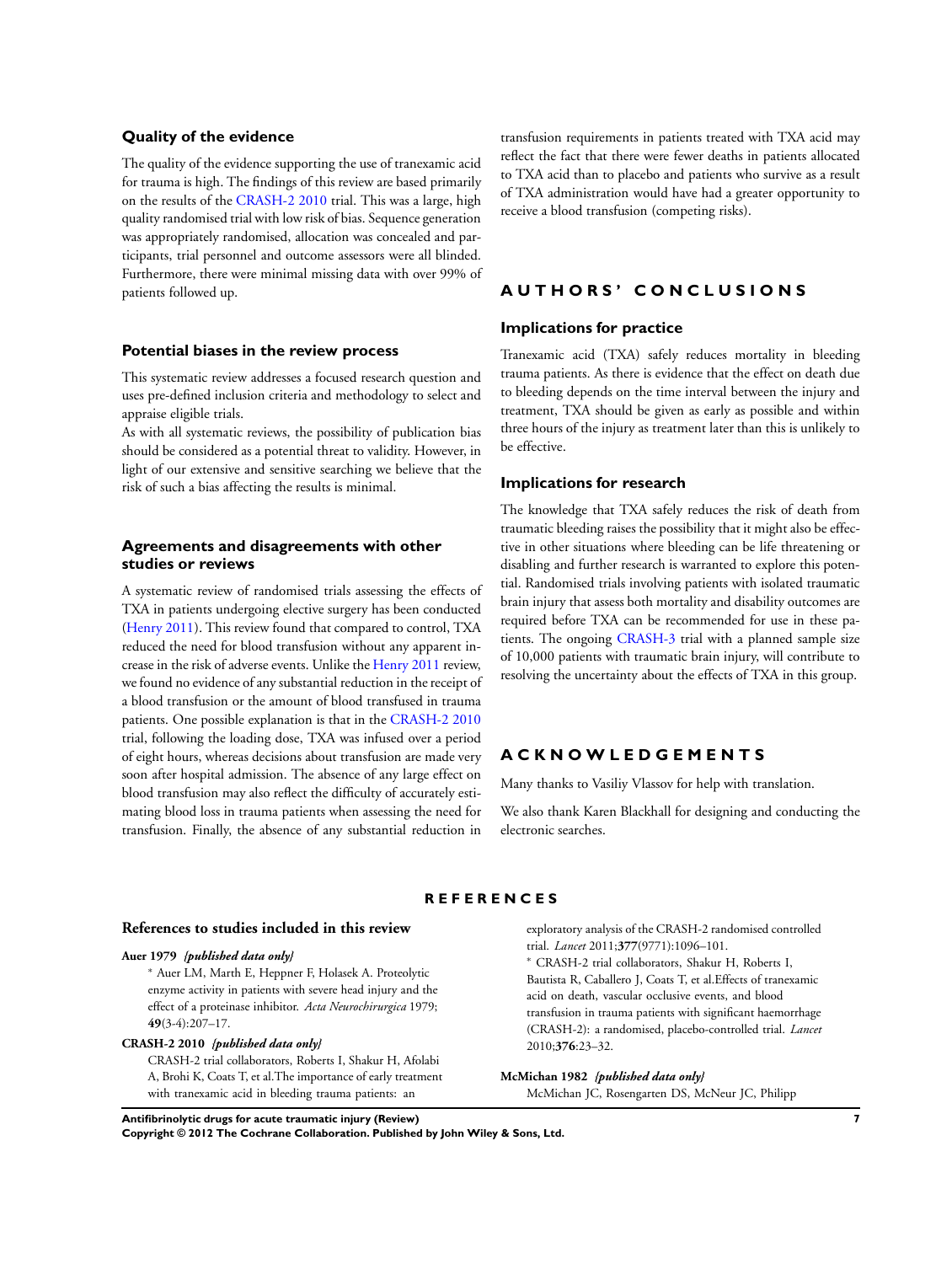E. Posttraumatic lung syndrome. Definition, diagnosis, and therapy [Das Posttraumatische Lungen–Syndrom Defintion, Diagnose und Therapie]. *Med Welt* 1976;**76** (48):2331–9.

McMichan JC, Rosengarten DS, McNeur JC, Philipp E. Pulmonary failure after major trauma and shock. *Intensive Care Medicine* 1977;**3**:Abstract no. 37.

<sup>∗</sup> McMichan JC, Rosengarten DS, Philipp E. Prophylaxis of post-traumatic pulmonary insufficiency by proteaseinhibitor therapy with aprotinin: a clinical study. *Circulatory Shock* 1982;**9**(2):107–16.

Rosengarten DS, McMichan JC, McNeur JC, Philipp E. Platelet and pulmonary insufficiency after bony trauma. *Intensive Care Medicine* 1977;**3**:Abstract no. 327. Rosengarten DS, McMichan JC, Philipp E. The effect of prophylactic proteinase inhibitor therapy on post-traumatic pulmonary insufficiency and platelet counts. *Advances in Experimental Medicine and Biology* 1979;**120B**:349–60.

#### **Yutthakasemsunt 2010** *{published data only}*

Yutthakasemsunt S, Kittiwattanagul W, Piyavechvirat P, Thinkhamrop B, Phuenpathom N, Lumbiganon P. Tranexamic Acid for preventing progressive intracranial hemorrhage in adults with traumatic brain injury; a preliminary report. National Neurotrauma Symposium. 14–17 July 2010.

#### **References to studies excluded from this review**

#### **Gierhake 1971** *{published data only}*

Gierhake FW, Grabow L, Spitzer G, Muller C, Braun R, Hessler C, Orth HD, Skibbe G, Zimmerman K. Protease inhibitors and wound healing. Results of a double blind study. *Der Chirurg* 1979;**42**(8):360–3.

#### **Husted 2003** *{published data only}*

Husted H, Blond L, Sonne Holm S, Holm G, Jacobsen TW, Gebuhr P. Tranexamic acid reduces blood loss and blood transfusions in primary hip arthroplasty: a prospective randomized double blind study in 40 patients. *Acta Orthopaedica Scandinavica* 2003;**74**(6):665–9.

#### **Klobow 1977a** *{published data only}*

Klobow H, Barthels M, Oestern HJ, Sturm J, Wannske M, Schaps D. Early changes of the coagulation system in multiple injuries and their modification with heparin and Trasyolol. *Chirurgisches forum fur experimentelle und klinishe forschung* 1977;**April**:119–23.

#### **Klobow 1977b** *{published data only}*

Klobow H, Barthels M, Oestern HJ, Sturm J, Trentz O, Wannske M. Early changes in the coagulation and fibrinolytic system in patients receiving heparin or trasylol after massive trauma. *Intensive Care Medicine* 1977;**3**: Abstract no 324.

#### **Kuiian 1999** *{published data only}*

Kuiian SM, Pogosov VS, Kokliaeva NV, Tiukov VL, Riazanov VB, Gur'ianov VA, Akopian RG, Daikhes N, Davudov KhSh, Nazhmudinov I. The use of tranexamic acid as an anesthetic component in ENT surgeries in patients

with high surgical-anesthetic risk and in hemorrhagic shock intensive therapy. *Vestnik Otorinolaringologii* 1999;**1**:47–51.

#### **Loew 1970** *{published data only}*

Loew D. Pathophysiologic importance of kinins in traumatic shock. *Langenbecks Archiv Fur Chirurgie* 1970; **327**:1042–6.

#### **Nissen 1989** *{published data only}*

Nissen R, Loeschke S, Peters A. Pharmacological treatment of post-traumatic oedema to allow early functional exercise. *Langenbecks Archiv fur Chirurgie* 1989;**Supplement II**: 475–8.

#### **Schneider 1976** *{published data only}*

Schneider B. Results of a field study on the therapeutic value of aprotinin in traumatic shock. *Arzneimittel Forshung* 1976;**26**:1606–10.

#### **References to ongoing studies**

#### **CRASH-3** *{published data only}*

Dewan Y, Komolafe EO, Mejía-Mantilla JH, Perel P, Roberts I, Shakur H, on behalf CRASH-3 Collaborators. CRASH-3 - tranexamic acid for the treatment of significant traumatic brain injury: study protocol for an international randomized, double-blind, placebo-controlled trial. *Trials* 2012;**13**:87.

#### **Additional references**

#### **BTF 2000**

The Brain Trauma Foundation. The American Association of Neurological Surgeons. The Joint Section on Neurotrauma and Critical Care. Hypotension. *Journal of Neurotrauma* 2000;**17**(6-7):591–5.

#### **CRASH-2 2011**

CRASH-2 collaborators, Roberts I, Shakur H, Afolabi A, Brohi K, Coats T, et al.The importance of early treatment with tranexamic acid in bleeding trauma patients: an exploratory analysis of the CRASH-2 randomised controlled trial. *Lancet* 2011;**377**(9771):1096–101.

#### **Henry 2011**

Henry DA, Moxey AJ, Carless PA, O'Connell D, Henderson KM, Fergusson D, et al.Anti-fibrinolytic use for minimising perioperative allogeneic blood transfusion. *Cochrane Database of Systematic Reviews* 2011, Issue 1. [DOI: 10.1002/14651858.CD001886.pub2]

#### **Heymann 1992**

Heymann SJ, Brewer TF. The problem of transfusion associated acquired immunodeficiency syndrome in Africa: a quantitative approach. *American Journal of Infection Control* 1992;**20**:256–62.

## **Higgins 2008**

Higgins JPT, Green S, editors. *Cochrane Handbook for Systematic Reviews of Interventions Version 5.0.0*. The Cochrane Collaboration. Available from www.cochranehandbook.org, 2008.

**Antifibrinolytic drugs for acute traumatic injury (Review) 8 Copyright © 2012 The Cochrane Collaboration. Published by John Wiley & Sons, Ltd.**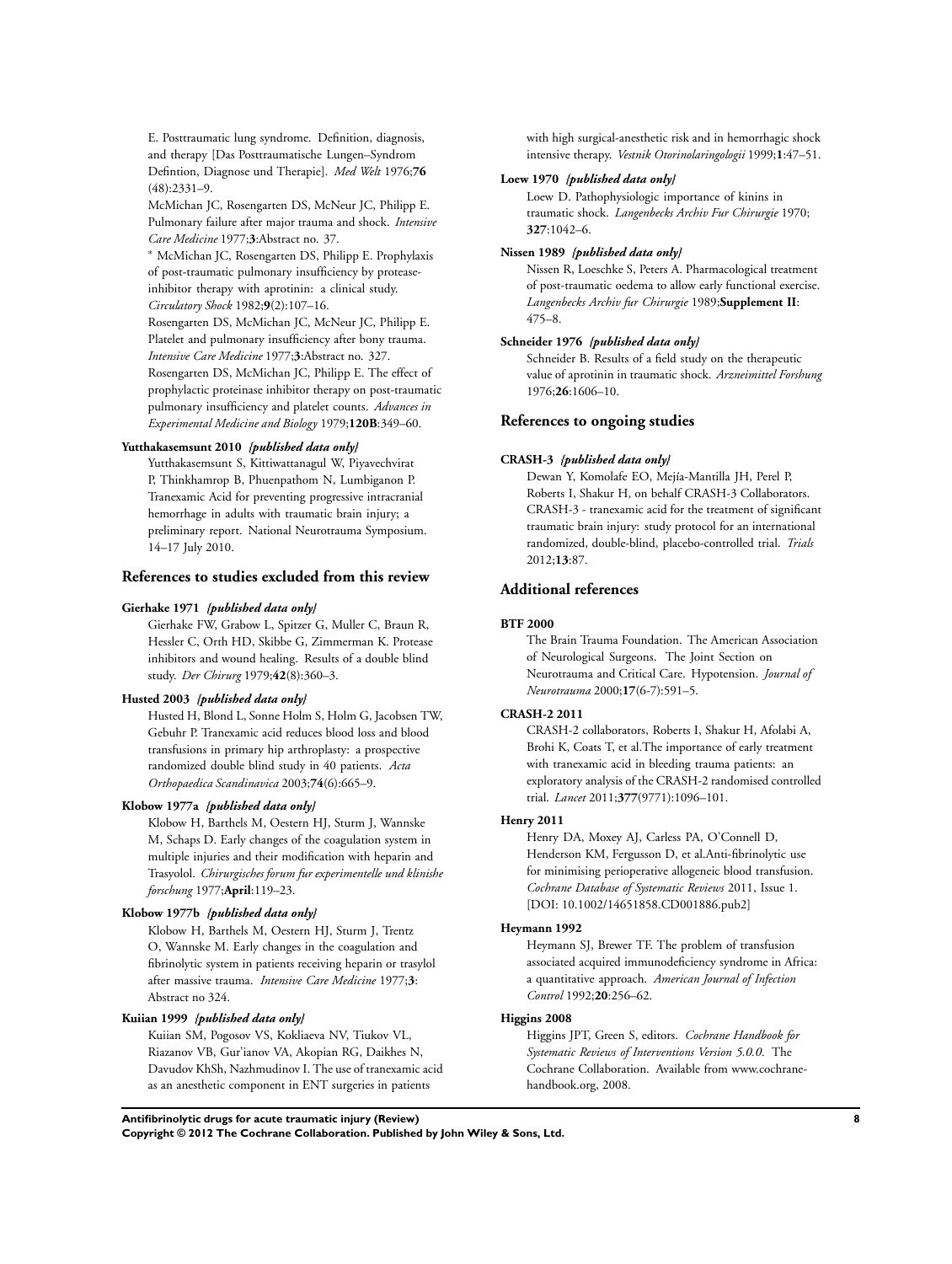#### **Kiwanuka 2004**

Kiwanuka N, Gray RH, Serwadda D, et al.The incidence of HIV-1 associated with injections and transfusions in a prospective cohort, Raki, Uganda. *AIDS* 2004;**18**:343–3.

#### **Lawson 2004**

Lawson JH, Murphy MP. Challenges for providing effective hemostasis in surgery and trauma. *Seminars in Hematology* 2004;**41**(1 Suppl 1):55–64.

#### **Murray 1996**

Murray CJL, Lopez AD. *Global health statistics: a compendium of incidence, prevalence and mortality estimates for over 200 conditions*. Harvard School of Public Health, 1996.

#### **Sauaia 1995**

Sauaia A, Moore FA, Moore E, Moser K, Brennan R, Read RA, Pons PT. Epidemiology of trauma deaths: a reassessment. *Journal of Trauma* 1995;**38**:185–93.

∗ *Indicates the major publication for the study*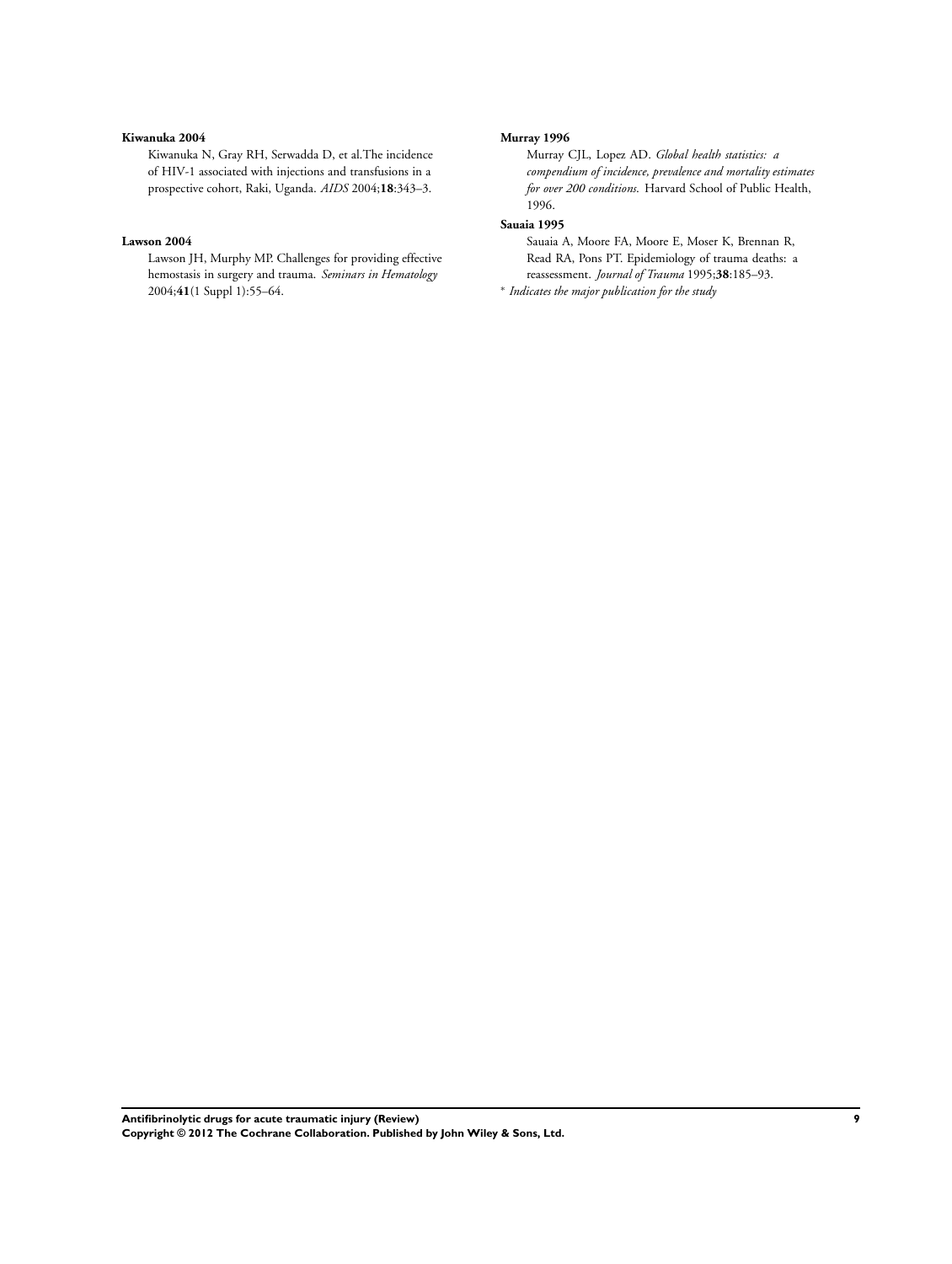## <span id="page-11-0"></span>**CHARACTERISTICS OF STUDIES**

## **Characteristics of included studies** *[ordered by study ID]*

## **Auer 1979**

| Methods                                 | Probable RCT: "Twenty patients were included in a double-blind study; nine patients<br>were treated with Trasylol. Eleven received a placebo drug." Five additional (non-randomly<br>allocated) patients were added to the study and received aprotinin treatment. These patients<br>were not separated out in the analysis |                       |  |  |  |  |
|-----------------------------------------|-----------------------------------------------------------------------------------------------------------------------------------------------------------------------------------------------------------------------------------------------------------------------------------------------------------------------------|-----------------------|--|--|--|--|
| Participants                            | Patients with severe head injury who had remained comatose for seven days. Most of them<br>had clinical brain stem signs                                                                                                                                                                                                    |                       |  |  |  |  |
| Interventions                           | Aprotinin group: 500,000 IE initially thereafter 200,000 IV every four hours                                                                                                                                                                                                                                                |                       |  |  |  |  |
| Outcomes                                | Death.<br>Range of biochemical end points.                                                                                                                                                                                                                                                                                  |                       |  |  |  |  |
| Notes                                   | Because it was not possible to separate the 5 non-randomised patients from the 20 probably<br>randomised patients, this study provides no useable outcome data                                                                                                                                                              |                       |  |  |  |  |
| Risk of bias                            |                                                                                                                                                                                                                                                                                                                             |                       |  |  |  |  |
| <b>Bias</b>                             | Authors' judgement                                                                                                                                                                                                                                                                                                          | Support for judgement |  |  |  |  |
| Allocation concealment (selection bias) | Unclear risk                                                                                                                                                                                                                                                                                                                | Unclear.              |  |  |  |  |
| <b>CRASH-2 2010</b>                     |                                                                                                                                                                                                                                                                                                                             |                       |  |  |  |  |
| Methods                                 | RCT: Randomisation was balanced by centre, with an allocation sequence based on a block<br>size of eight, generated with a computer random number generator. Participants and study<br>staff were blind to treatment allocation                                                                                             |                       |  |  |  |  |
| Participants                            | 20,211 adult (>16 years) trauma patients with, or at risk of, significant bleeding                                                                                                                                                                                                                                          |                       |  |  |  |  |
| Interventions                           | Tranexamic acid group: loading dose 1g over 10 minutes then infusion of 1g over 8 hours<br>Matching placebo.                                                                                                                                                                                                                |                       |  |  |  |  |
| Outcomes                                | Death.<br>Vascular occlusive events.<br>Blood transfusion requirements.<br>Disability.                                                                                                                                                                                                                                      |                       |  |  |  |  |
| Notes                                   |                                                                                                                                                                                                                                                                                                                             |                       |  |  |  |  |
| <b>Risk of bias</b>                     |                                                                                                                                                                                                                                                                                                                             |                       |  |  |  |  |
| Bias                                    | Authors' judgement                                                                                                                                                                                                                                                                                                          | Support for judgement |  |  |  |  |

**Antifibrinolytic drugs for acute traumatic injury (Review) 10**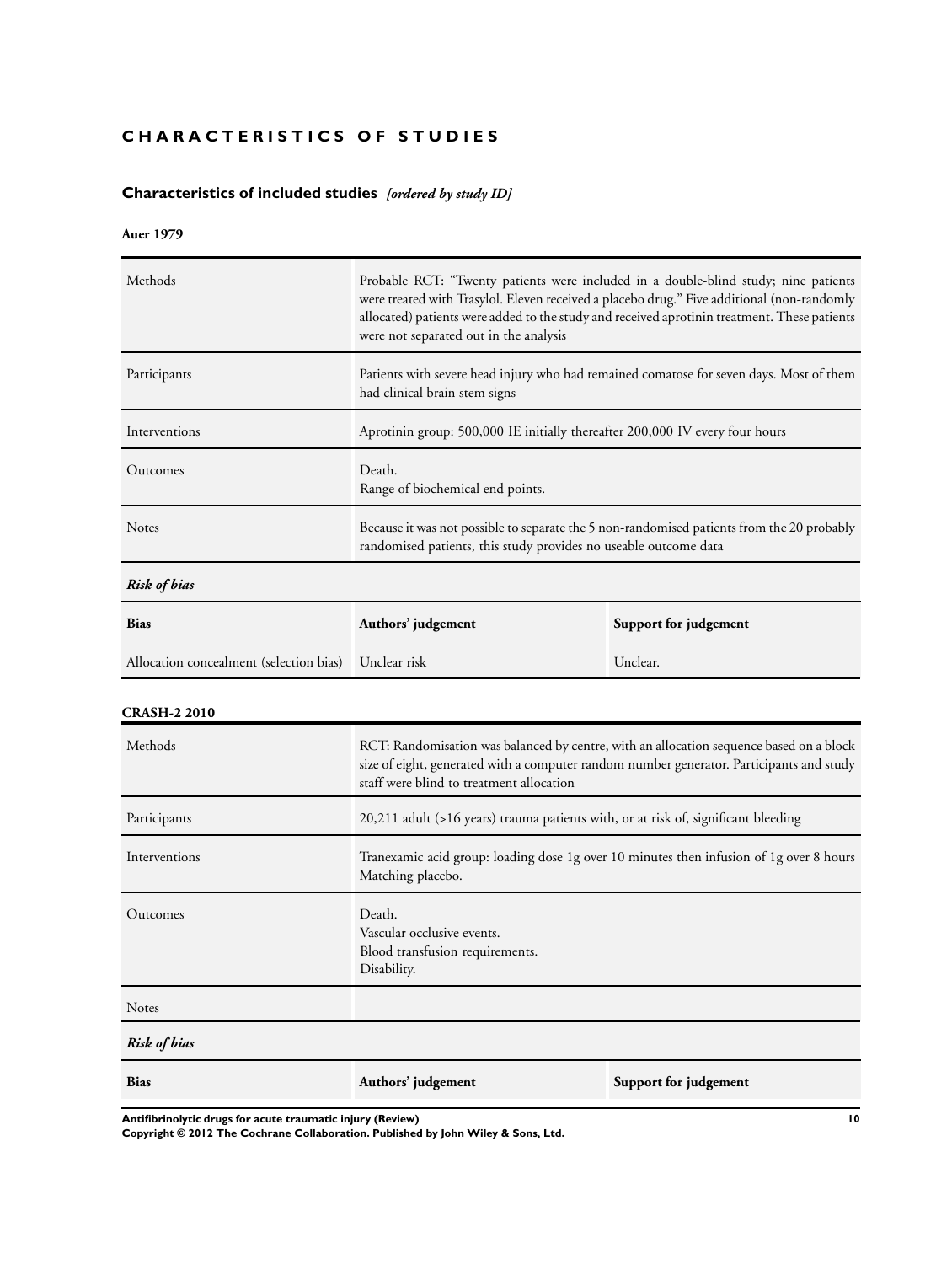## **CRASH-2 2010** (*Continued)*

| Allocation concealment (selection bias) | Low risk                                                                                                                                                                                                                                                                                                                                                                                                                                                                                            | TXA and placebo were packaged in identi-<br>cal ampoules. Hospitals with a reliable tele-<br>phone access used a telephone randomisa-<br>tion service, hospitals without used a local<br>pack system |  |  |  |  |
|-----------------------------------------|-----------------------------------------------------------------------------------------------------------------------------------------------------------------------------------------------------------------------------------------------------------------------------------------------------------------------------------------------------------------------------------------------------------------------------------------------------------------------------------------------------|------------------------------------------------------------------------------------------------------------------------------------------------------------------------------------------------------|--|--|--|--|
| McMichan 1982                           |                                                                                                                                                                                                                                                                                                                                                                                                                                                                                                     |                                                                                                                                                                                                      |  |  |  |  |
| Methods                                 | RCT: Aprotinin and placebo were supplied in identical coded ampoules. Ampoules were in<br>boxes of 50 with a code number assigned to each box. These numbers were randomised in<br>groups of 20 and each batch was assigned in numerical order. The codes were not broken<br>until the end of the study<br>Patients excluded after randomisation were those who died within the first 24 hours or<br>refused continuing investigation                                                               |                                                                                                                                                                                                      |  |  |  |  |
| Participants                            | Patients with a combination of hypovolaemic shock and major fractures of the lower limb<br>and or pelvis. Patients seen 12 or more hours after injury and those with major head or<br>chest injuries were excluded                                                                                                                                                                                                                                                                                  |                                                                                                                                                                                                      |  |  |  |  |
| Interventions                           | Aprotinin group: 500,000 Kallikrein Inhibitor Units (KIU) IV statim followed by 300,000<br>KIU at 6-hour intervals for 96 hours                                                                                                                                                                                                                                                                                                                                                                     |                                                                                                                                                                                                      |  |  |  |  |
| Outcomes                                | Death.<br>Mean blood transfusion.<br>Respiratory function.                                                                                                                                                                                                                                                                                                                                                                                                                                          |                                                                                                                                                                                                      |  |  |  |  |
| <b>Notes</b>                            | 77 patients were randomised but there were 7 post-randomisation exclusions. Among the<br>7 excluded patients, there were 3 deaths within the first 24 hours of injury. One patient was<br>transferred to another hospital because of quadriplegia and died later, and three patients<br>refused investigation.<br>It was noted in the results that the data on transfusion requirement was found to have a<br>non-normal distrubution. Nevertheless, the mean and standard deviation were presented |                                                                                                                                                                                                      |  |  |  |  |
|                                         |                                                                                                                                                                                                                                                                                                                                                                                                                                                                                                     |                                                                                                                                                                                                      |  |  |  |  |

*Risk of bias*

| <b>Bias</b>                                      | Authors' judgement | Support for judgement                                                                                                                                                                                                                                                                                                                  |
|--------------------------------------------------|--------------------|----------------------------------------------------------------------------------------------------------------------------------------------------------------------------------------------------------------------------------------------------------------------------------------------------------------------------------------|
| Allocation concealment (selection bias) Low risk |                    | Aprotinin and placebo were prepared in<br>"similar ampoules". All ampoules were in<br>boxes of 50, with a code number assigned to<br>each box. The nature of the content of the<br>ampoules was not known to any of the in-<br>vestigators nor to the attending physicians.<br>The codes were not broken until the end of<br>the study |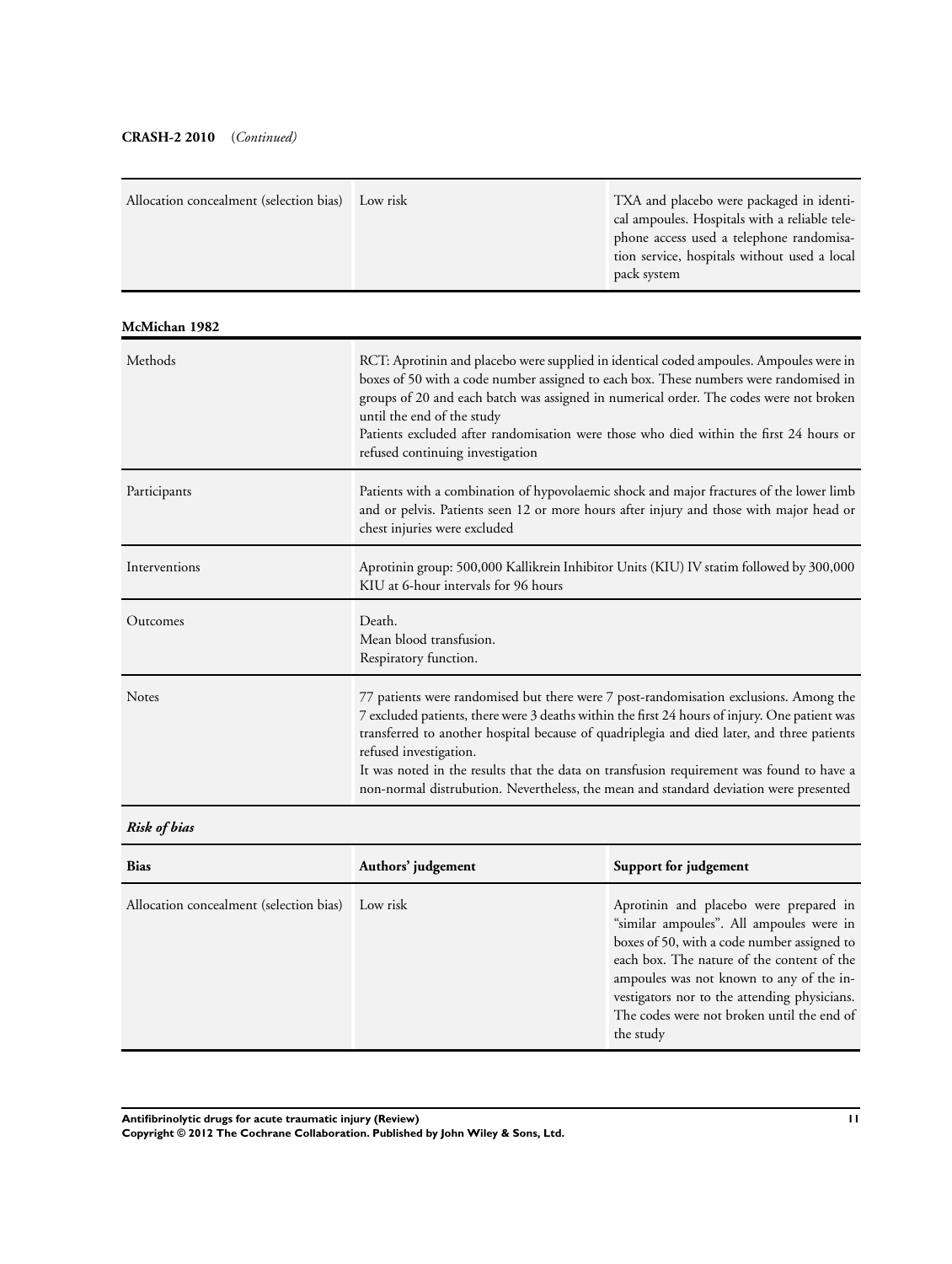**Yutthakasemsunt 2010**

| Methods                                 | <b>RCT</b>                                                                                     |                                                                                                                                         |  |  |  |  |
|-----------------------------------------|------------------------------------------------------------------------------------------------|-----------------------------------------------------------------------------------------------------------------------------------------|--|--|--|--|
| Participants                            |                                                                                                | 240 adults patients (>16 years) with moderate to severe traumatic brain injury (Glasgow<br>Coma Scale 4 to 12) within 8 hours of injury |  |  |  |  |
| Interventions                           | Tranexamic acid group: 2g.<br>Matching placebo.                                                |                                                                                                                                         |  |  |  |  |
| Outcomes                                | Death.<br>Progressive intracranial haemorrhage.<br>Disability (GOS).<br>Thromboembolic events. |                                                                                                                                         |  |  |  |  |
| <b>Notes</b>                            |                                                                                                |                                                                                                                                         |  |  |  |  |
| <b>Risk of bias</b>                     |                                                                                                |                                                                                                                                         |  |  |  |  |
| <b>Bias</b>                             | Authors' judgement Support for judgement                                                       |                                                                                                                                         |  |  |  |  |
| Allocation concealment (selection bias) | Unclear risk                                                                                   | Unclear                                                                                                                                 |  |  |  |  |

## **Characteristics of excluded studies** *[ordered by study ID]*

| Study          | Reason for exclusion                                                                                                                                                                                                                                                                                |
|----------------|-----------------------------------------------------------------------------------------------------------------------------------------------------------------------------------------------------------------------------------------------------------------------------------------------------|
| Gierhake 1971  | Types of patients: general surgery patients not trauma.                                                                                                                                                                                                                                             |
| Husted 2003    | Types of patients: orthopaedic patients not trauma.                                                                                                                                                                                                                                                 |
| Klobow 1977a   | Types of interventions: trasylol compared with heparin.                                                                                                                                                                                                                                             |
| Klobow 1977b   | Types of interventions: trasylol compared with heparin.                                                                                                                                                                                                                                             |
| Kuiian 1999    | Types of studies: After Dr Vasiliy Vlassov, Director of the Russian Branch of the Nordic Cochrane Centre kindly<br>translated the methods section it was clear that this study was not randomised                                                                                                   |
| Loew $1970$    | Types of studies: alternation used not random allocation.                                                                                                                                                                                                                                           |
| Nissen 1989    | Types of studies: review article not randomised controlled trial                                                                                                                                                                                                                                    |
| Schneider 1976 | Types of studies: randomisation in this trial was by allocating patients to the treatment group according to the day<br>of admission. However, this procedure was subverted for large numbers (813) of patients in which case the study<br>cannot be considered to be a randomised controlled trial |

**Antifibrinolytic drugs for acute traumatic injury (Review) 12**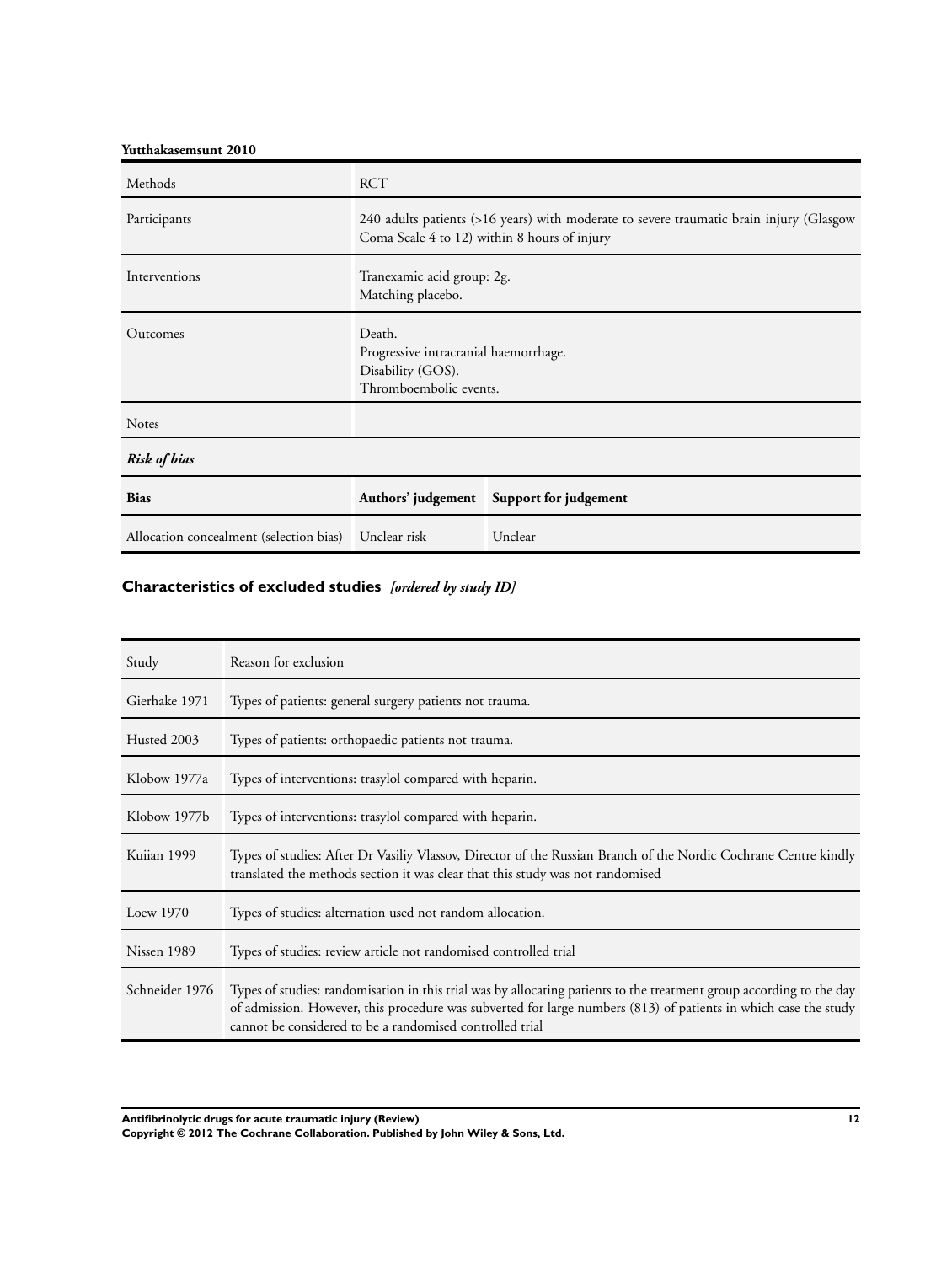## **Characteristics of ongoing studies** *[ordered by study ID]*

## **CRASH-3**

| Trial name or title | Clinical Randomisation of an Antifibrinolytic in Significant Head Injury (CRASH-3)                                                                                                                                                                                                                                                                          |  |  |  |  |  |
|---------------------|-------------------------------------------------------------------------------------------------------------------------------------------------------------------------------------------------------------------------------------------------------------------------------------------------------------------------------------------------------------|--|--|--|--|--|
| Methods             | Large, international, randomised, placebo controlled trial.                                                                                                                                                                                                                                                                                                 |  |  |  |  |  |
| Participants        | Adults with traumatic brain injury, who are within eight hours of injury, with any intracranial bleeding on<br>CT scan or who have a GCS of 12 or less, and have no significant extra-cranial haemorrhage, are eligible for<br>inclusion, except those for whom antifibrinolytic agents are thought to be clearly indicated or clearly contra-<br>indicated |  |  |  |  |  |
| Interventions       | Loading dose of tranexamic acid (1 gram by intravenous injection) or placebo (sodium chloride 0.9%) given<br>as soon as possible after<br>randomisation. Maintenance dose of tranexamic acid (1 gram by intravenous injection) or placebo (sodium<br>chloride 0.9%) given after the loading dose is finished                                                |  |  |  |  |  |
| Outcomes            | Primary outcome is death in hospital within 28 days of injury. Secondary outcomes are vascular occlusive events<br>(myocardial infarction, pulmonary embolism, clinical evidence of deep vein thrombosis), stroke, disability,<br>seizures, neurosurgical intervention, days in intensive care, other adverse events                                        |  |  |  |  |  |
| Starting date       | <b>July 2012</b>                                                                                                                                                                                                                                                                                                                                            |  |  |  |  |  |
| Contact information | crash@Lshtm.ac.uk                                                                                                                                                                                                                                                                                                                                           |  |  |  |  |  |
| <b>Notes</b>        | Current Controlled Trials ISRCTN15088122; Clinicaltrials.gov NCT01402882<br>The JP Moulton Charitable Trust, UK, is funding the run-in costs for the trial and up to 500 patients'<br>recruitment. Full funding is being sought from public funding organisations for the main trial                                                                        |  |  |  |  |  |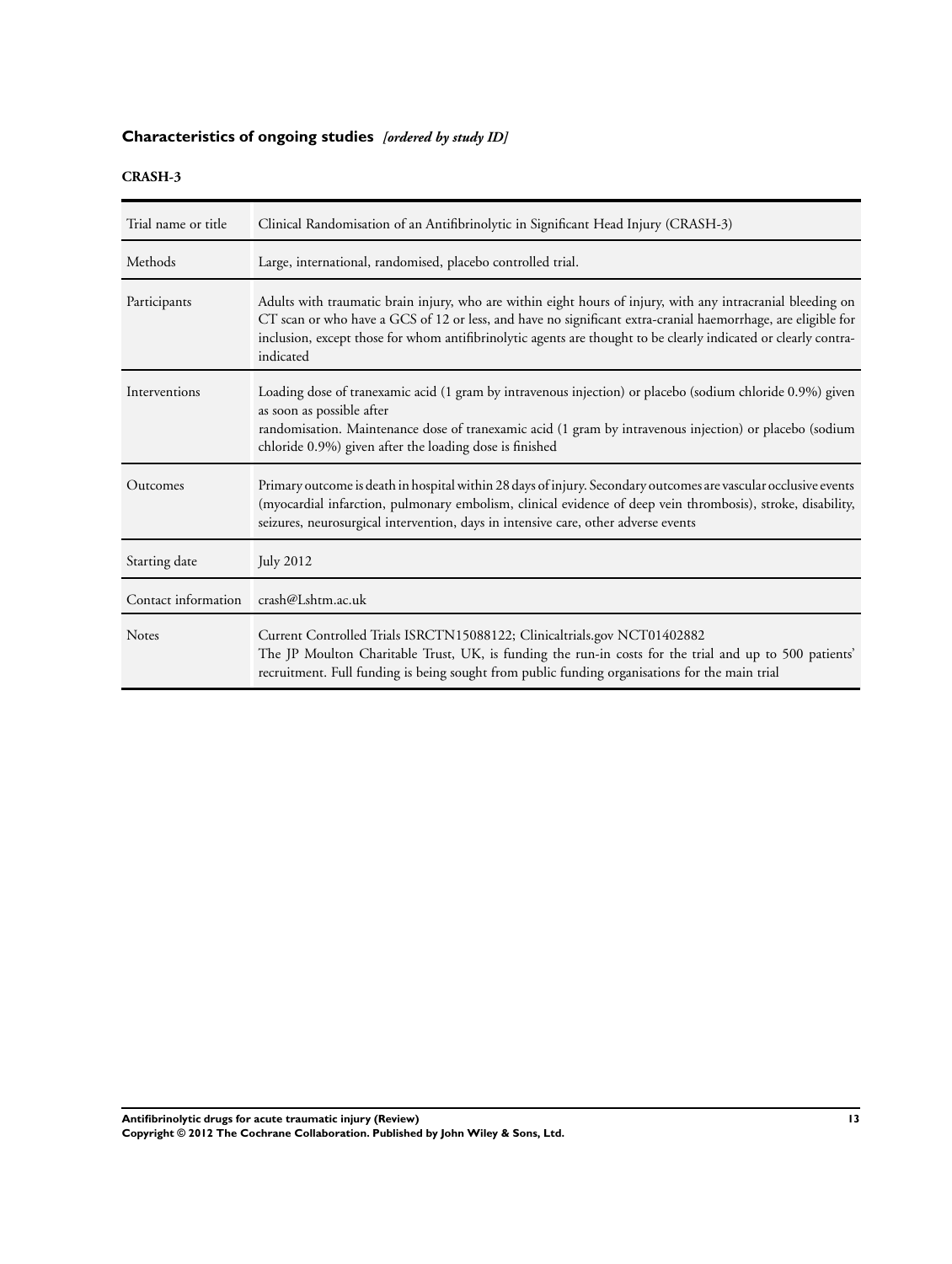## **D A T A A N D A N A L Y S E S**

## **Comparison 1. Tranexamic acid versus placebo**

| Outcome or subgroup title                        | No. of<br>studies | No. of<br>participants | Statistical method                  | <b>Effect size</b>  |
|--------------------------------------------------|-------------------|------------------------|-------------------------------------|---------------------|
| 1 All-cause mortality                            |                   | 20367                  | Risk Ratio (M-H, Fixed, 95% CI)     | $0.90$ [0.85, 0.97] |
| 2 Proportion undergoing surgical<br>intervention |                   |                        | Risk Ratio (M-H, Fixed, 95% CI)     | Subtotals only      |
| 3 Proportion receiving blood<br>transfusion      |                   |                        | Risk Ratio (M-H, Fixed, 95% CI)     | Subtotals only      |
| 4 Volume of blood transfused                     |                   |                        | Mean Difference (IV, Fixed, 95% CI) | Subtotals only      |

## **Comparison 2. Aprotinin versus placebo**

| Outcome or subgroup title                        | No. of<br>studies | No. of<br>participants | <b>Statistical method</b>           | <b>Effect size</b> |
|--------------------------------------------------|-------------------|------------------------|-------------------------------------|--------------------|
| 1 Death                                          |                   |                        | Risk Ratio (M-H, Fixed, 95% CI)     | Subtotals only     |
| 2 Proportion undergoing surgical<br>intervention |                   |                        | Risk Ratio (M-H, Fixed, 95% CI)     | Subtotals only     |
| 3 Volume of blood transfused                     |                   |                        | Mean Difference (IV, Fixed, 95% CI) | Subtotals only     |

## **Analysis 1.1. Comparison 1 Tranexamic acid versus placebo, Outcome 1 All-cause mortality.**

Review: Antifibrinolytic drugs for acute traumatic injury

Comparison: 1 Tranexamic acid versus placebo

Outcome: I All-cause mortality

| Study or subgroup                                                      | <b>TXA</b> | Placebo    |     |             | <b>Risk Ratio</b>  | Weight  | <b>Risk Ratio</b>     |
|------------------------------------------------------------------------|------------|------------|-----|-------------|--------------------|---------|-----------------------|
|                                                                        | n/N        | n/N        |     |             | M-H, Fixed, 95% CI |         | M-H, Fixed, 95% CI    |
| CRASH-2 2010                                                           | 1463/10060 | 1613/10067 |     |             |                    | 98.9%   | $0.91$ $[0.85, 0.97]$ |
| Yutthakasemsunt 2010                                                   | 12/120     | 18/120     |     |             |                    | 1.1%    | $0.67$ [ 0.34, 1.32 ] |
| <b>Total (95% CI)</b>                                                  | 10180      | 10187      |     |             |                    | 100.0 % | $0.90$ [ 0.85, 0.97 ] |
| Total events: 1475 (TXA), 1631 (Placebo)                               |            |            |     |             |                    |         |                       |
| Heterogeneity: Chi <sup>2</sup> = 0.77, df = 1 (P = 0.38); $1^2$ =0.0% |            |            |     |             |                    |         |                       |
| Test for overall effect: $Z = 3.02$ (P = 0.0025)                       |            |            |     |             |                    |         |                       |
| Test for subgroup differences: Not applicable                          |            |            |     |             |                    |         |                       |
|                                                                        |            |            |     |             |                    |         |                       |
|                                                                        |            |            | 0.5 | 0.7         | $1.5 - 2$          |         |                       |
|                                                                        |            |            |     | Favours TXA | Favours placebo    |         |                       |

**Antifibrinolytic drugs for acute traumatic injury (Review) 14**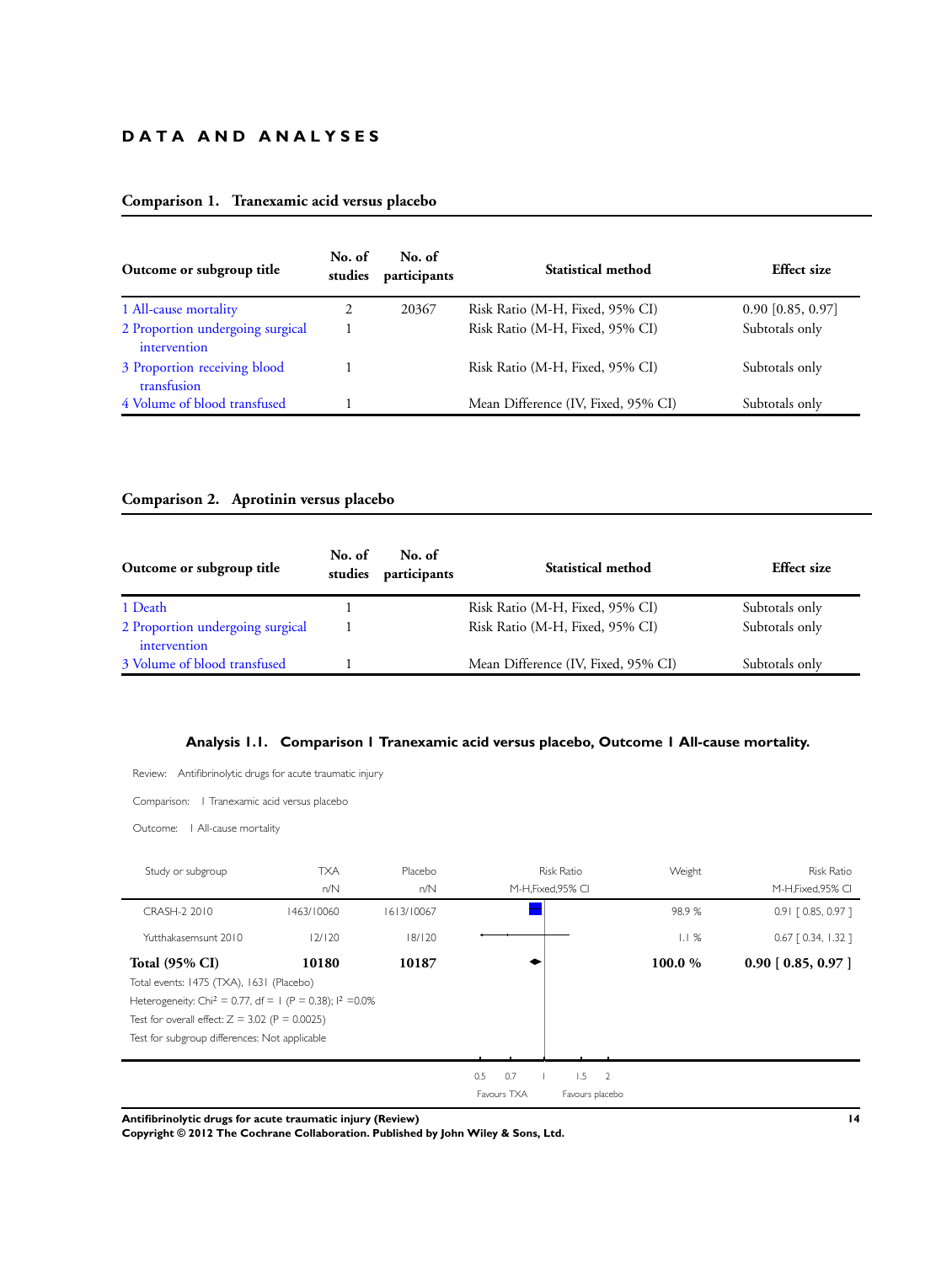## <span id="page-16-0"></span>**Analysis 1.2. Comparison 1 Tranexamic acid versus placebo, Outcome 2 Proportion undergoing surgical intervention.**

Review: Antifibrinolytic drugs for acute traumatic injury

Comparison: 1 Tranexamic acid versus placebo

Outcome: 2 Proportion undergoing surgical intervention

| Study or subgroup                                | <b>TXA</b> | Placebo    |             | <b>Risk Ratio</b>     | <b>Risk Ratio</b>           |
|--------------------------------------------------|------------|------------|-------------|-----------------------|-----------------------------|
|                                                  | n/N        | n/N        |             | M-H, Fixed, 95% CI    | M-H, Fixed, 95% CI          |
| CRASH-2 2010                                     | 4814/10060 | 4836/10067 |             |                       | $1.00$ $[0.97, 1.03]$       |
| Subtotal (95% CI)                                | $\bf{0}$   | $\bf{0}$   |             |                       | $0.0 \,   \, 0.0, 0.0 \,  $ |
| Total events: 4814 (TXA), 4836 (Placebo)         |            |            |             |                       |                             |
| Heterogeneity: not applicable                    |            |            |             |                       |                             |
| Test for overall effect: $Z = 0.0$ (P < 0.00001) |            |            |             |                       |                             |
|                                                  |            |            |             |                       |                             |
|                                                  |            |            | 0.7<br>0.5  | 1.5<br>$\overline{2}$ |                             |
|                                                  |            |            | Favours TXA | Favours placebo       |                             |
|                                                  |            |            |             |                       |                             |

**Antifibrinolytic drugs for acute traumatic injury (Review) 15 Copyright © 2012 The Cochrane Collaboration. Published by John Wiley & Sons, Ltd.**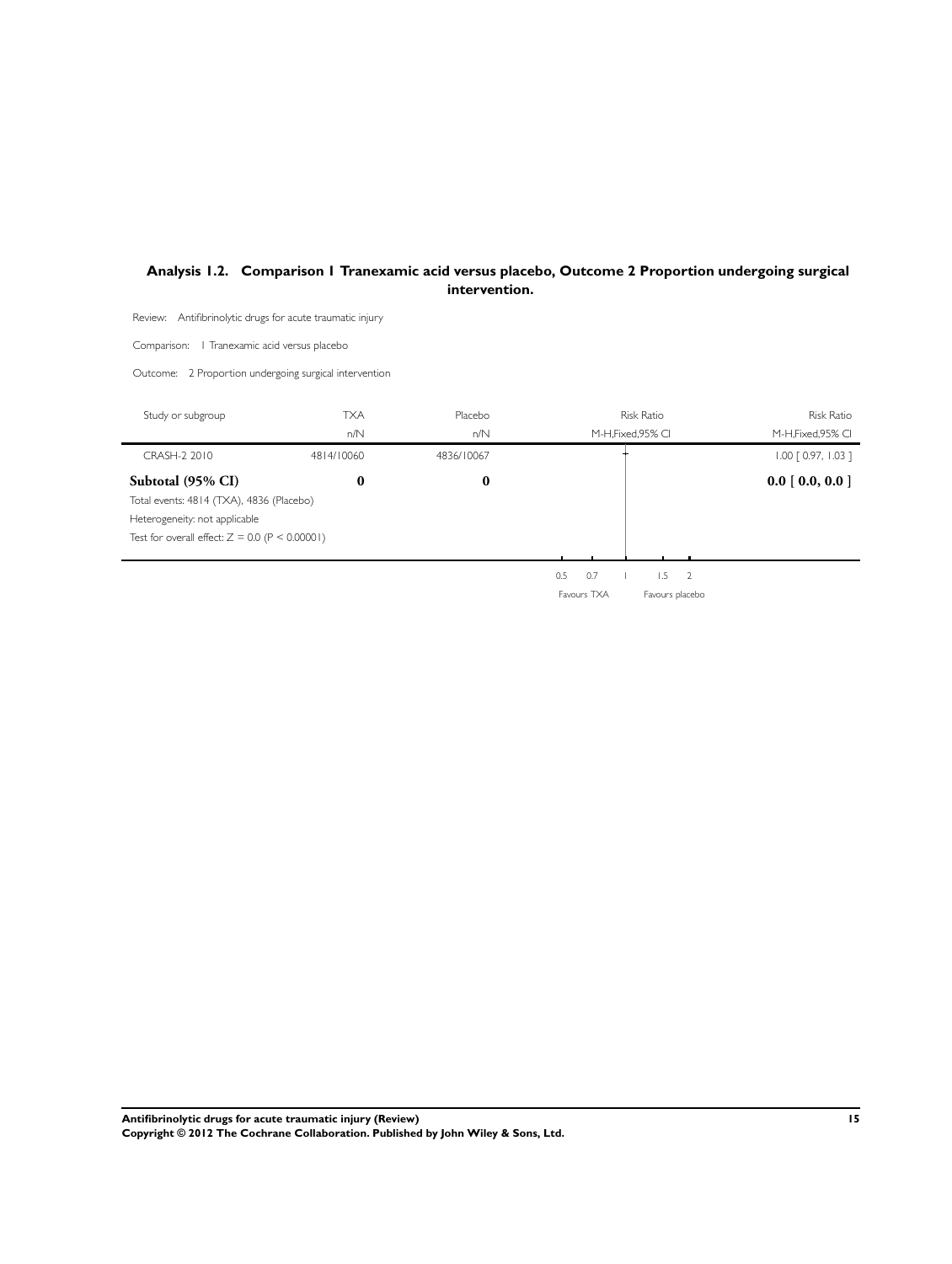## <span id="page-17-0"></span>**Analysis 1.3. Comparison 1 Tranexamic acid versus placebo, Outcome 3 Proportion receiving blood transfusion.**

Review: Antifibrinolytic drugs for acute traumatic injury

Comparison: 1 Tranexamic acid versus placebo

Outcome: 3 Proportion receiving blood transfusion

| Study or subgroup                                | TXA        | Placebo    |     |     | Risk Ratio         | <b>Risk Ratio</b>     |
|--------------------------------------------------|------------|------------|-----|-----|--------------------|-----------------------|
|                                                  | n/N        | n/N        |     |     | M-H, Fixed, 95% CI | M-H, Fixed, 95% CI    |
| CRASH-2 2010                                     | 5067/10060 | 5160/10067 |     |     |                    | $0.98$ $[0.96, 1.01]$ |
| Subtotal (95% CI)                                | 0          | $\bf{0}$   |     |     |                    | $0.0$ [ 0.0, 0.0 ]    |
| Total events: 5067 (TXA), 5160 (Placebo)         |            |            |     |     |                    |                       |
| Heterogeneity: not applicable                    |            |            |     |     |                    |                       |
| Test for overall effect: $Z = 0.0$ (P < 0.00001) |            |            |     |     |                    |                       |
|                                                  |            |            |     |     |                    |                       |
|                                                  |            |            | 0.5 | 0.7 | .5                 |                       |

Favours TXA Favours placebo

## **Analysis 1.4. Comparison 1 Tranexamic acid versus placebo, Outcome 4 Volume of blood transfused.**

| Review: Antifibrinolytic drugs for acute traumatic injury                                                                                               |                      |           |                        |             |                   |                                         |                                         |
|---------------------------------------------------------------------------------------------------------------------------------------------------------|----------------------|-----------|------------------------|-------------|-------------------|-----------------------------------------|-----------------------------------------|
| Comparison:   Tranexamic acid versus placebo                                                                                                            |                      |           |                        |             |                   |                                         |                                         |
| Outcome: 4 Volume of blood transfused                                                                                                                   |                      |           |                        |             |                   |                                         |                                         |
| Study or subgroup                                                                                                                                       | Tranexamic acid<br>N | Mean(SD)  | Placebo<br>$\mathbb N$ | Mean(SD)    |                   | Mean<br>Difference<br>IV, Fixed, 95% CI | Mean<br>Difference<br>IV, Fixed, 95% CI |
| CRASH-2 2010                                                                                                                                            | 10060                | 3.05(7.7) | 10067                  | 3.22 (8.02) |                   |                                         | $-0.17$ [ $-0.39$ , 0.05]               |
| Subtotal (95% CI)<br>Heterogeneity: not applicable<br>Test for overall effect: $Z = 0.0$ (P < 0.00001)<br>Test for subgroup differences: Not applicable | $\bf{0}$             |           | $\bf{0}$               |             |                   |                                         | 0.0 [0.0, 0.0]                          |
|                                                                                                                                                         |                      |           |                        |             | $-0.25$<br>$-0.5$ | 0.5<br>0.25<br>0                        |                                         |
|                                                                                                                                                         |                      |           |                        |             | Favours TXA       | Favours placebo                         |                                         |
|                                                                                                                                                         |                      |           |                        |             |                   |                                         |                                         |
| Antifibrinolytic drugs for acute traumatic injury (Review)                                                                                              |                      |           |                        |             |                   |                                         | 16                                      |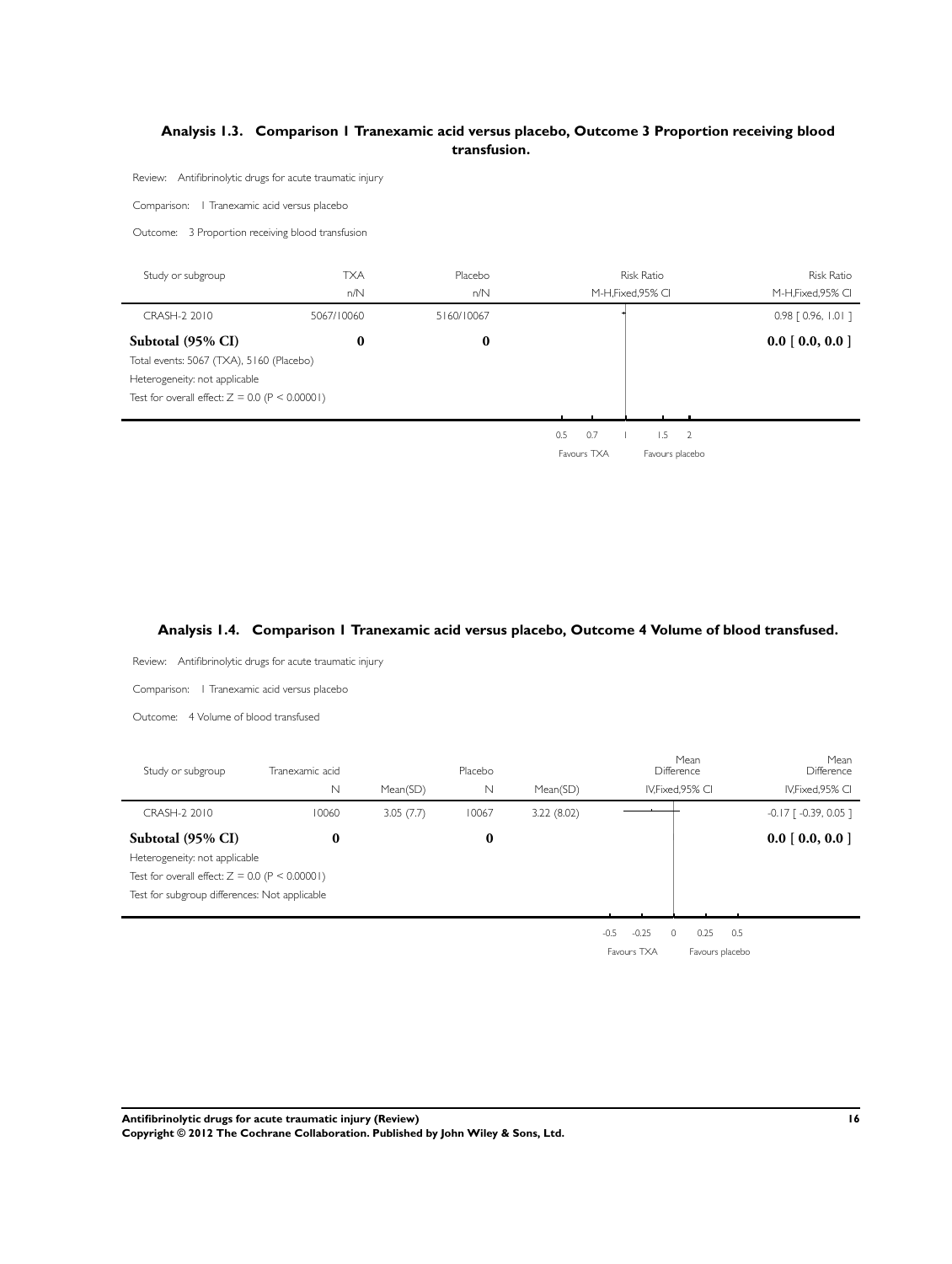## **Analysis 2.1. Comparison 2 Aprotinin versus placebo, Outcome 1 Death.**

<span id="page-18-0"></span>Review: Antifibrinolytic drugs for acute traumatic injury

Comparison: 2 Aprotinin versus placebo

Outcome: 1 Death

| Study or subgroup                                | Aprotinin | Placebo |                   | <b>Risk Ratio</b>     | <b>Risk Ratio</b>     |
|--------------------------------------------------|-----------|---------|-------------------|-----------------------|-----------------------|
|                                                  | n/N       | n/N     |                   | M-H.Fixed.95% CI      | M-H.Fixed.95% CI      |
| McMichan 1982                                    | 0/35      | 3/35    |                   |                       | $0.14$ [ 0.01, 2.67 ] |
| Subtotal (95% CI)                                | $\bf{0}$  | 0       |                   |                       | $0.0$ [ 0.0, 0.0 ]    |
| Total events: 0 (Aprotinin), 3 (Placebo)         |           |         |                   |                       |                       |
| Heterogeneity: not applicable                    |           |         |                   |                       |                       |
| Test for overall effect: $Z = 0.0$ (P < 0.00001) |           |         |                   |                       |                       |
|                                                  |           |         |                   |                       |                       |
|                                                  |           |         | 0.01<br>0.1       | 100<br>$\overline{0}$ |                       |
|                                                  |           |         | Favours aprotinin | Favours placebo       |                       |

## **Analysis 2.2. Comparison 2 Aprotinin versus placebo, Outcome 2 Proportion undergoing surgical intervention.**

| Review: Antifibrinolytic drugs for acute traumatic injury                                                                                            |                  |                |                                         |                                         |
|------------------------------------------------------------------------------------------------------------------------------------------------------|------------------|----------------|-----------------------------------------|-----------------------------------------|
| Comparison: 2 Aprotinin versus placebo                                                                                                               |                  |                |                                         |                                         |
| Outcome: 2 Proportion undergoing surgical intervention                                                                                               |                  |                |                                         |                                         |
| Study or subgroup                                                                                                                                    | Aprotinin<br>n/N | Placebo<br>n/N | <b>Risk Ratio</b><br>M-H, Fixed, 95% CI | <b>Risk Ratio</b><br>M-H, Fixed, 95% CI |
| McMichan 1982                                                                                                                                        | 30/35            | 28/35          |                                         | $1.07$ $[0.87, 1.33]$                   |
| Subtotal (95% CI)<br>Total events: 30 (Aprotinin), 28 (Placebo)<br>Heterogeneity: not applicable<br>Test for overall effect: $Z = 0.0$ (P < 0.00001) | $\bf{0}$         | $\bf{0}$       |                                         | 0.0 [0.0, 0.0]                          |
|                                                                                                                                                      |                  |                | 1.5<br>0.5<br>0.7<br>$\overline{2}$     |                                         |
|                                                                                                                                                      |                  |                | Favours aprotinin<br>Favours placebo    |                                         |
|                                                                                                                                                      |                  |                |                                         |                                         |
|                                                                                                                                                      |                  |                |                                         |                                         |
|                                                                                                                                                      |                  |                |                                         |                                         |

**Antifibrinolytic drugs for acute traumatic injury (Review) 17**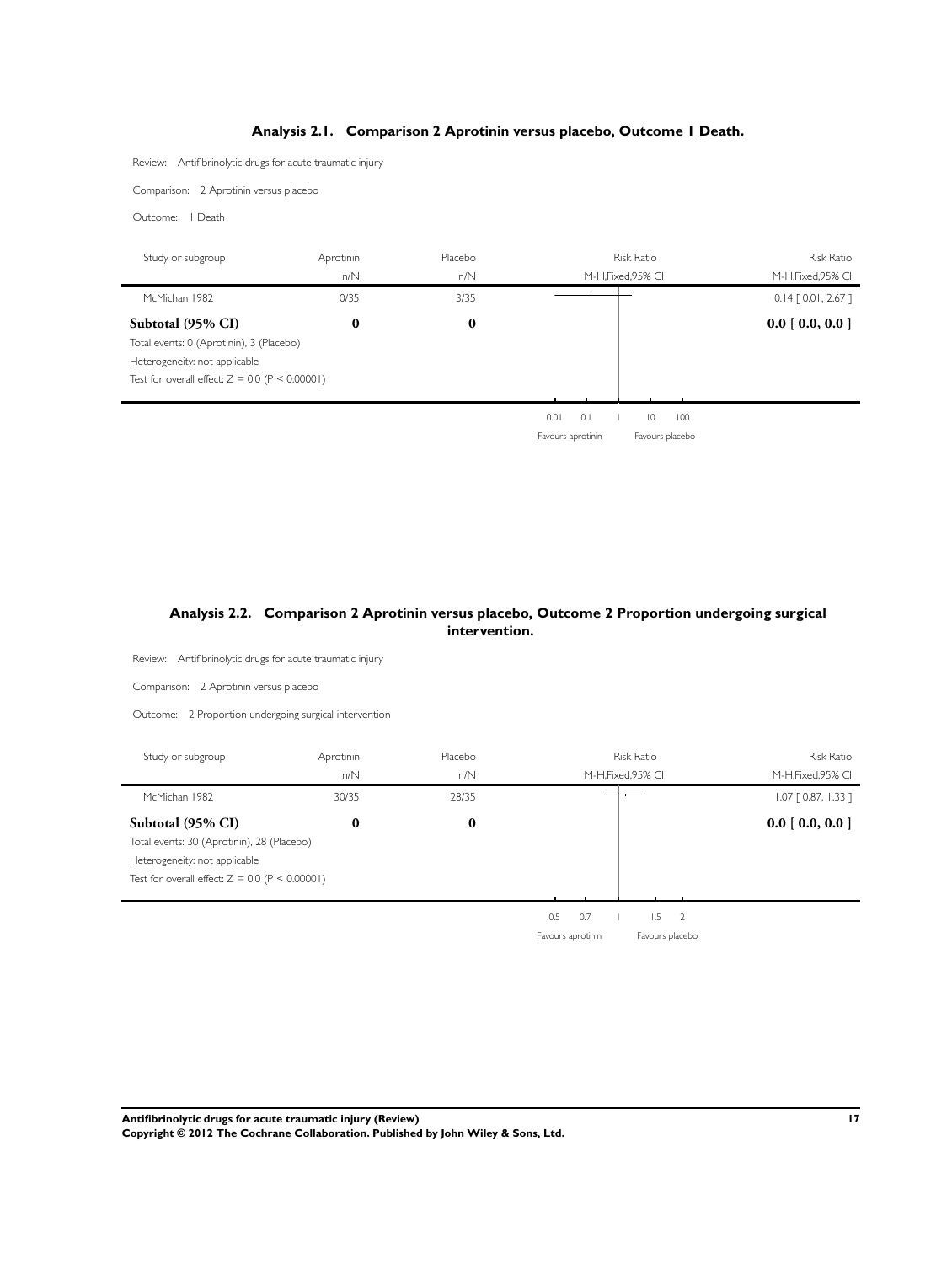## **Analysis 2.3. Comparison 2 Aprotinin versus placebo, Outcome 3 Volume of blood transfused.**

<span id="page-19-0"></span>Review: Antifibrinolytic drugs for acute traumatic injury

Comparison: 2 Aprotinin versus placebo

Outcome: 3 Volume of blood transfused

| Study or subgroup                                | Aprotinin<br>N | Mean(SD) | Placebo<br>N | Mean(SD) |                                    | Mean<br>Difference<br>IV.Fixed.95% CI | Mean<br>Difference<br>IV, Fixed, 95% CI |
|--------------------------------------------------|----------------|----------|--------------|----------|------------------------------------|---------------------------------------|-----------------------------------------|
| McMichan 1982                                    | 35             | 1.2(0.8) | 35           | 1.6(1.3) |                                    |                                       | $-0.40$ $\lceil -0.91, 0.11 \rceil$     |
| Subtotal (95% CI)                                | $\bf{0}$       |          | $\bf{0}$     |          |                                    |                                       | $0.0$ [ 0.0, 0.0 ]                      |
| Heterogeneity: not applicable                    |                |          |              |          |                                    |                                       |                                         |
| Test for overall effect: $Z = 0.0$ (P < 0.00001) |                |          |              |          |                                    |                                       |                                         |
| Test for subgroup differences: Not applicable    |                |          |              |          |                                    |                                       |                                         |
|                                                  |                |          |              |          |                                    |                                       |                                         |
|                                                  |                |          |              |          | $-0.5$<br>$\overline{\phantom{a}}$ | 0.5                                   |                                         |
|                                                  |                |          |              |          | Favours aprotinin                  | Favours placebo                       |                                         |

## **A D D I T I O N A L T A B L E S**

**Table 1. Deaths that could be avoided by the administration of TXA to bleeding trauma patients (ten countries with the highest numbers of avoided deaths shown)**

| Country    | Trauma deaths |        | Haemorrhage deaths  Deaths averted with TXA |
|------------|---------------|--------|---------------------------------------------|
| India      | 714,730       | 85,768 | 12,865                                      |
| China      | 667,277       | 80,073 | 12011                                       |
| Indonesia  | 279,499       | 33,534 | 5030                                        |
| Russia     | 246,836       | 29,620 | 4443                                        |
| Brazil     | 122,953       | 14,754 | 2206                                        |
| <b>USA</b> | 122,529       | 14,703 | 2206                                        |
| Iraq       | 99,968        | 11,996 | 1799                                        |
| Nigeria    | 87,811        | 10,537 | 1581                                        |
| Bangladesh | 76,938        | 9233   | 1385                                        |
| <b>DRC</b> | 73,579        | 8829   | 1324                                        |
|            |               |        |                                             |

**Antifibrinolytic drugs for acute traumatic injury (Review) 18**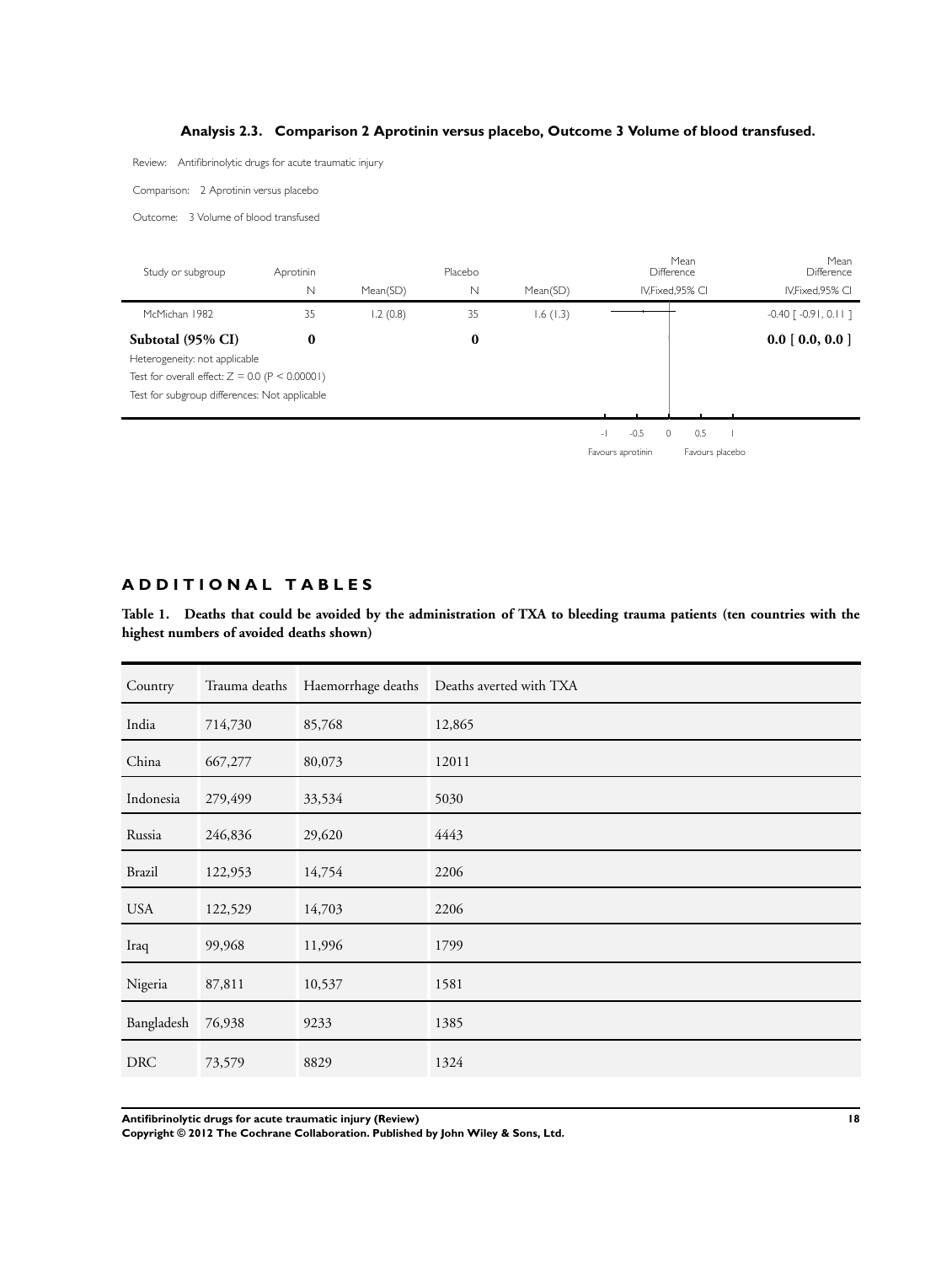<span id="page-20-0"></span>**Table 1. Deaths that could be avoided by the administration of TXA to bleeding trauma patients (ten countries with the highest numbers of avoided deaths shown)** (*Continued)*

| 492,077<br>World<br>73,812<br>4,100,645 |
|-----------------------------------------|
|                                         |

Trauma and haemorrhage death estimates taken from the WHO Global Burden of Disease Study: http://www.who.int/healthinfo/ global˙burden˙disease/en/

## **A P P E N D I C E S**

### **Appendix 1. Search strategy**

#### **Cochrane Injuries Group Specialised Register (searched July 2010)**

(Aprotinin\* or kallikrein-trypsin inactivator\* or bovine kunitz pancreatic trypsin inhibitor\* or bovine pancreatic trypsin inhibitor\* or basic pancreatic trypsin inhibitor\* or BPTI or contrykal or kontrykal or kontrikal or contrical or dilmintal or iniprol or zymofren or traskolan or antilysin or pulmin or amicar or caprocid or epsamon or epsikapron or antilysin or iniprol or kontrikal or kontrykal or pulmin\* or Trasylol or Antilysin Spofa or rp?9921 or antagosan or antilysin or antilysine or apronitin\* or apronitrine or bayer a? 128 or bovine pancreatic secretory trypsin inhibitor\* or contrycal or frey inhibitor\* or gordox or kallikrein trypsin inhibitor\* or kazal type trypsin inhibitor\* or (Kunitz adj3 inhibitor\*) or midran or (pancrea\* adj2 antitrypsin) or (pancrea\* adj2 trypsin inhibitor\*) or riker?52g or rp?9921or tracylol or trascolan or trasilol or traskolan or trazylol or zymofren or zymophren) or (tranexamic or Cyclohexanecarboxylic Acid\* or Methylamine\* or amcha or trans-4-aminomethyl-cyclohexanecarboxylic acid\* or t-amcha or amca or kabi 2161 or transamin\* or exacyl or amchafibrin or anvitoff or spotof or cyklokapron or ugurol oramino methylcyclohexane carboxylate or aminomethylcyclohexanecarbonic acid or aminomethylcyclohexanecarboxylic acid or AMCHA or amchafibrin or amikapron or aminomethyl cyclohexane carboxylic acid or aminomethyl cyclohexanecarboxylic acid or aminomethylcyclohexane carbonic acid or aminomethylcyclohexane carboxylic acid or aminomethylcyclohexanecarbonic acid or aminomethylcyclohexanecarboxylic acid or aminomethylcyclohexanocarboxylic acid or aminomethylcyclohexanoic acid or amstat or anvitoff or cl?65336 or cl65336 or cyclocapron or cyclokapron or cyklocapron or exacyl or frenolyse or hexacapron or hexakapron or tranex or TXA) or (aminocaproic or amino?caproic or aminohexanoic or amino?hexanoic or epsilon-aminocaproic or E-aminocaproic) adj2 acid\*) or epsikapron or cy-116 or cy116 or epsamon or amicar or caprocid or lederle or Aminocaproic or aminohexanoic or amino caproic or amino n hexanoic or acikaprin or afibrin or capracid or capramol or caprogel or caprolest or caprolisine or caprolysin or capromol or cl 10304 or EACA or eaca roche or ecapron or ekaprol or epsamon or epsicapron or epsilcapramin or epsilon amino caproate or epsilon aminocaproate or epsilonaminocaproic or etha?aminocaproic or ethaaminocaproich or emocaprol or hepin or ipsilon or jd?177or neocaprol or nsc? 26154 or tachostyptan)

#### **Cochrane Central Register of Controlled Trials 2010, Issue 3 (***The Cochrane Library)*

#1 MeSH descriptor Antifibrinolytic Agents explode all trees

#2 (anti-fibrinolytic\* or antifibrinolytic\* or antifibrinolysin\* or anti-fibrinolysin\* or antiplasmin\* or anti-plasmin\* ):ab,ti or ((plasmin or fibrinolysis) near3 inhibitor\*):ab,ti

#3 MeSH descriptor Aprotinin explode all trees

#4 (Aprotinin\* or kallikrein-trypsin inactivator\* or bovine kunitz pancreatic trypsin inhibitor\* or bovine pancreatic trypsin inhibitor\* or basic pancreatic trypsin inhibitor\* or BPTI or contrykal or kontrykal or kontrikal or contrical or dilmintal or iniprol or zymofren or traskolan or antilysin or pulmin or amicar or caprocid or epsamon or epsikapron or antilysin or iniprol or kontrikal or kontrykal or pulmin\* or Trasylol or Antilysin Spofa or rp?9921 or antagosan or antilysin or antilysine or apronitin\* or apronitrine or bayer a? 128 or bovine pancreatic secretory trypsin inhibitor\* or contrycal or frey inhibitor\* or gordox or kallikrein trypsin inhibitor\* or kazal type trypsin inhibitor or riker?52g or rp?9921or tracylol or trascolan or trasilol or traskolan or trazylol or zymofren or zymophren or midran):ab,ti or ((Kunitz near3 inhibitor\*) or (pancrea\* near3 antitrypsin) or (pancrea\* near3 trypsin next inhibitor\*)):ab,ti #5 MeSH descriptor Tranexamic Acid explode all trees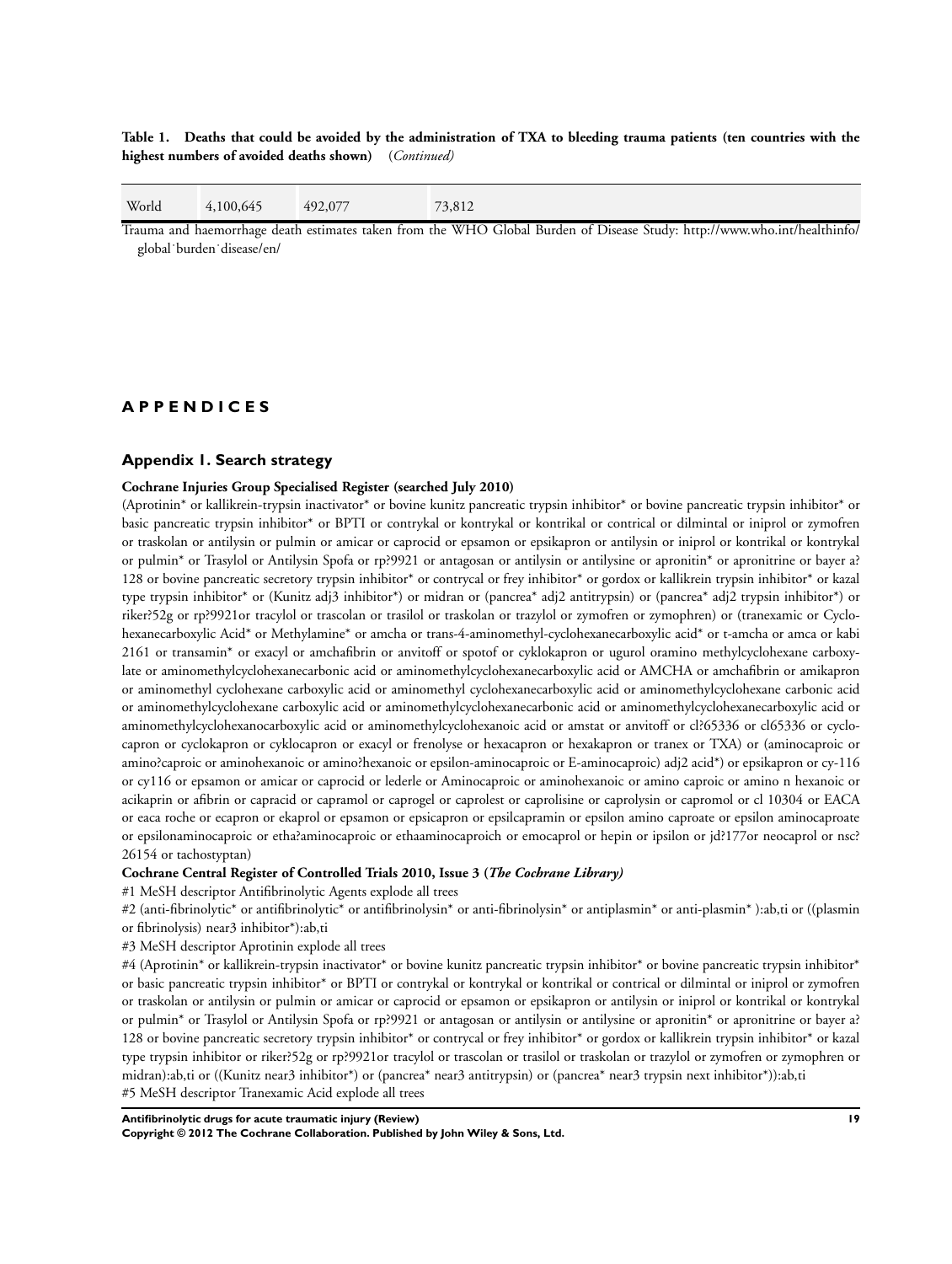#6 (tranexamic or Cyclohexanecarboxylic Acid\* or Methylamine\* or amcha or trans-4-aminomethyl-cyclohexanecarboxylic acid\* or tamcha or amca or kabi 2161 or transamin\* or exacyl or amchafibrin or anvitoff or spotof or cyklokapron or ugurol oramino methylcyclohexane carboxylate or aminomethylcyclohexanecarbonic acid or aminomethylcyclohexanecarboxylic acid or AMCHA or amchafibrin or amikapron or aminomethyl cyclohexane carboxylic acid or aminomethyl cyclohexanecarboxylic acid or aminomethylcyclohexane carbonic acid or aminomethylcyclohexane carboxylic acid or aminomethylcyclohexanecarbonic acid or aminomethylcyclohexanecarboxylic acid or aminomethylcyclohexanocarboxylic acid or aminomethylcyclohexanoic acid or amstat or anvitoff or cl?65336 or cl65336

or cyclocapron or cyclokapron or cyklocapron or exacyl or frenolyse or hexacapron or hexakapron or tranex or TXA):ab,ti

#7 MeSH descriptor Aminocaproic Acids explode all trees

#8 MeSH descriptor 6-Aminocaproic Acid explode all trees

#9 (epsikapron or cy-116 or cy116 or epsamon or amicar or caprocid or lederle or Aminocaproic or aminohexanoic or amino caproic or amino n hexanoic or acikaprin or afibrin or capracid or capramol or caprogel or caprolest or caprolisine or caprolysin or capromol or cl 10304 or EACA or eaca roche or ecapron or ekaprol or epsamon or epsicapron or epsilcapramin or epsilon amino caproate or epsilon aminocaproate or epsilonaminocaproic or etha?aminocaproic or ethaaminocaproich or emocaprol or hepin or ipsilon or jd? 177or neocaprol or nsc?26154 or tachostyptan):ab,ti

#10 (aminocaproic or amino?caproic or aminohexanoic or amino?hexanoic or epsilon-aminocaproic or E-aminocaproic):ab,ti #11 (#1 OR #2 OR #3 OR #4 OR #5 OR #6 OR #7 OR #8 OR #9 OR #10)

#### **MEDLINE(Ovid) 1950 to July Week 2 2010**

1.exp Antifibrinolytic Agents/

2.(anti-fibrinolytic\* or antifibrinolytic\* or antifibrinolysin\* or anti-fibrinolysin\* or antiplasmin\* or anti-plasmin\* or ((plasmin or fibrinolysis) adj3 inhibitor\*)).ab,ti.

#### 3.exp Aprotinin/

4.(Aprotinin\* or kallikrein-trypsin inactivator\* or bovine kunitz pancreatic trypsin inhibitor\* or bovine pancreatic trypsin inhibitor\* or basic pancreatic trypsin inhibitor\* or BPTI or contrykal or kontrykal or kontrikal or contrical or dilmintal or iniprol or zymofren or traskolan or antilysin or pulmin or amicar or caprocid or epsamon or epsikapron or antilysin or iniprol or kontrikal or kontrykal or pulmin\* or Trasylol or Antilysin Spofa or rp?9921 or antagosan or antilysin or antilysine or apronitin\* or apronitrine or bayer a?128 or bovine pancreatic secretory trypsin inhibitor\* or contrycal or frey inhibitor\* or gordox or kallikrein trypsin inhibitor\* or kazal type trypsin inhibitor\* or (Kunitz adj3 inhibitor\*) or midran or (pancrea\* adj2 antitrypsin) or (pancrea\* adj2 trypsin inhibitor\*) or riker? 52g or rp?9921or tracylol or trascolan or trasilol or traskolan or trazylol or zymofren or zymophren).ab,ti.

#### 5.exp Tranexamic Acid/

6.(tranexamic or Cyclohexanecarboxylic Acid\* or Methylamine\* or amcha or trans-4-aminomethyl-cyclohexanecarboxylic acid\* or tamcha or amca or kabi 2161 or transamin\* or exacyl or amchafibrin or anvitoff or spotof or cyklokapron or ugurol oramino methylcyclohexane carboxylate or aminomethylcyclohexanecarbonic acid or aminomethylcyclohexanecarboxylic acid or AMCHA or amchafibrin or amikapron or aminomethyl cyclohexane carboxylic acid or aminomethyl cyclohexanecarboxylic acid or aminomethylcyclohexane carbonic acid or aminomethylcyclohexane carboxylic acid or aminomethylcyclohexanecarbonic acid or aminomethylcyclohexanecarboxylic acid or aminomethylcyclohexanocarboxylic acid or aminomethylcyclohexanoic acid or amstat or anvitoff or cl?65336 or cl65336 or cyclocapron or cyclokapron or cyklocapron or exacyl or frenolyse or hexacapron or hexakapron or tranex or TXA).ab,ti.

7.exp Aminocaproic Acids/ or exp 6-Aminocaproic Acid/

8.(((aminocaproic or amino?caproic or aminohexanoic or amino?hexanoic or epsilon-aminocaproic or E-aminocaproic) adj2 acid\*) or epsikapron or cy-116 or cy116 or epsamon or amicar or caprocid or lederle or Aminocaproic or aminohexanoic or amino caproic or amino n hexanoic or acikaprin or afibrin or capracid or capramol or caprogel or caprolest or caprolisine or caprolysin or capromol or cl 10304 or EACA or eaca roche or ecapron or ekaprol or epsamon or epsicapron or epsilcapramin or epsilon amino caproate or epsilon aminocaproate or epsilonaminocaproic or etha?aminocaproic or ethaaminocaproich or emocaprol or hepin or ipsilon or jd? 177or neocaprol or nsc?26154 or tachostyptan).ab,ti.

9.1 or 2 or 3 or 4 or 5 or 6 or 7 or 8 10.randomi?ed.ab,ti. 11.randomized controlled trial.pt. 12.controlled clinical trial.pt. 13.placebo.ab. 14.clinical trials as topic.sh. 15.randomly.ab. 16.trial.ti. 17.10 or 11 or 12 or 13 or 14 or 15 or 16 18.(animals not (humans and animals)).sh.

**Antifibrinolytic drugs for acute traumatic injury (Review) 20 Copyright © 2012 The Cochrane Collaboration. Published by John Wiley & Sons, Ltd.**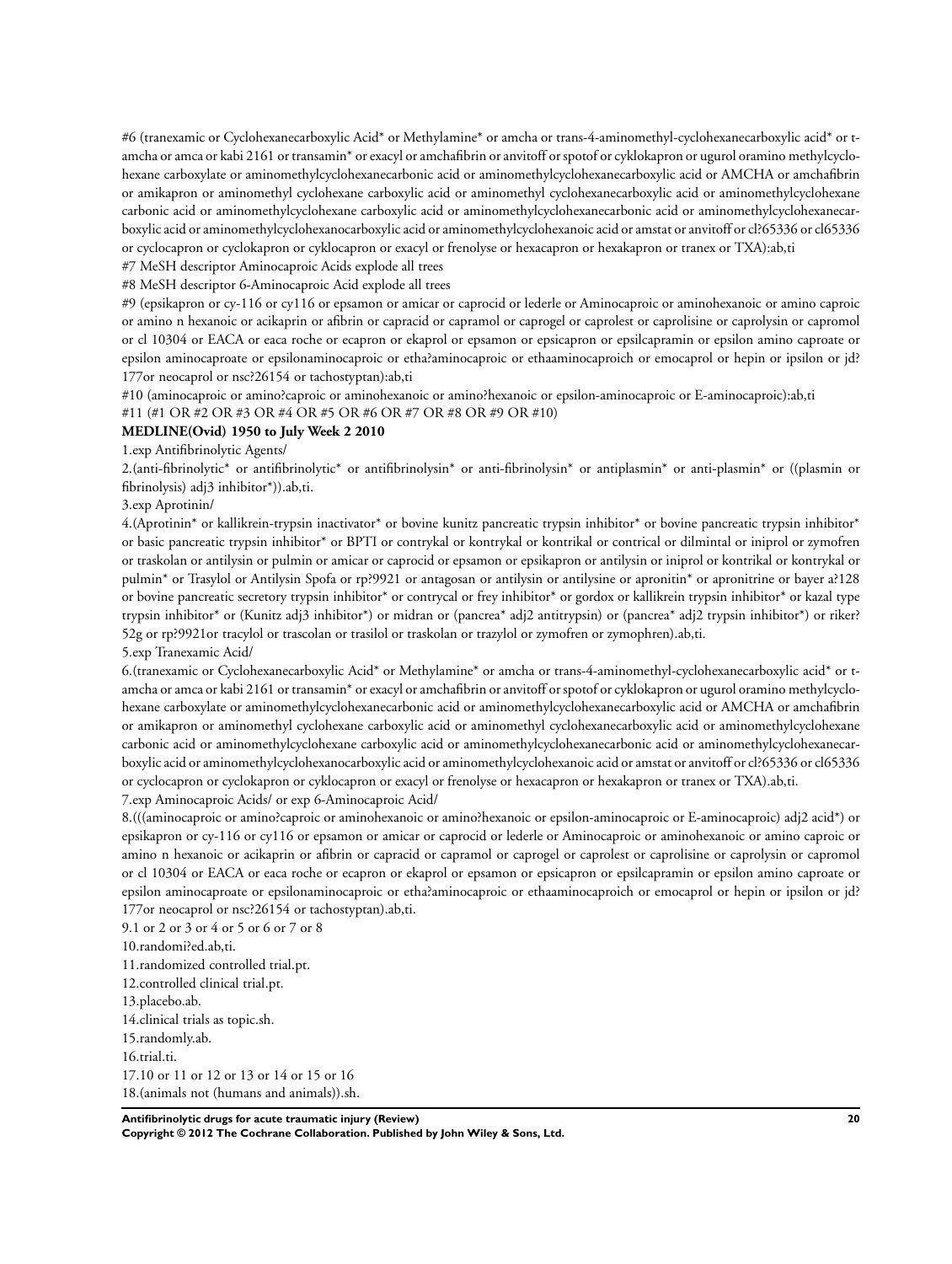19.17 not 18 20.9 and 19

#### **EMBASE (Ovid) 1980 to 2010 (Week 28)**

1.exp Antifibrinolytic Agent/

2.(anti-fibrinolytic\* or antifibrinolytic\* or antifibrinolysin\* or anti-fibrinolysin\* or antiplasmin\* or anti-plasmin\* or ((plasmin or fibrinolysis) adj3 inhibitor\*)).ab,ti.

3.exp Aprotinin/

4.(Aprotinin\* or kallikrein-trypsin inactivator\* or bovine kunitz pancreatic trypsin inhibitor\* or bovine pancreatic trypsin inhibitor\* or basic pancreatic trypsin inhibitor\* or BPTI or contrykal or kontrykal or kontrikal or contrical or dilmintal or iniprol or zymofren or traskolan or antilysin or pulmin or amicar or caprocid or epsamon or epsikapron or antilysin or iniprol or kontrikal or kontrykal or pulmin\* or Trasylol or Antilysin Spofa or rp?9921 or antagosan or antilysin or antilysine or apronitin\* or apronitrine or bayer a?128 or bovine pancreatic secretory trypsin inhibitor\* or contrycal or frey inhibitor\* or gordox or kallikrein trypsin inhibitor\* or kazal type trypsin inhibitor\* or (Kunitz adj3 inhibitor\*) or midran or (pancrea\* adj2 antitrypsin) or (pancrea\* adj2 trypsin inhibitor\*) or riker? 52g or rp?9921or tracylol or trascolan or trasilol or traskolan or trazylol or zymofren or zymophren).ab,ti.

5.exp Tranexamic Acid/

6.(tranexamic or Cyclohexanecarboxylic Acid\* or Methylamine\* or amcha or trans-4-aminomethyl-cyclohexanecarboxylic acid\* or tamcha or amca or kabi 2161 or transamin\* or exacyl or amchafibrin or anvitoff or spotof or cyklokapron or ugurol oramino methylcyclohexane carboxylate or aminomethylcyclohexanecarbonic acid or aminomethylcyclohexanecarboxylic acid or AMCHA or amchafibrin or amikapron or aminomethyl cyclohexane carboxylic acid or aminomethyl cyclohexanecarboxylic acid or aminomethylcyclohexane carbonic acid or aminomethylcyclohexane carboxylic acid or aminomethylcyclohexanecarbonic acid or aminomethylcyclohexanecarboxylic acid or aminomethylcyclohexanocarboxylic acid or aminomethylcyclohexanoic acid or amstat or anvitoff or cl?65336 or cl65336 or cyclocapron or cyclokapron or cyklocapron or exacyl or frenolyse or hexacapron or hexakapron or tranex or TXA).ab,ti.

7.exp Aminocaproic Acid/

8.(((aminocaproic or amino?caproic or aminohexanoic or amino?hexanoic or epsilon-aminocaproic or E-aminocaproic) adj2 acid\*) or epsikapron or cy-116 or cy116 or epsamon or amicar or caprocid or lederle or Aminocaproic or aminohexanoic or amino caproic or amino n hexanoic or acikaprin or afibrin or capracid or capramol or caprogel or caprolest or caprolisine or caprolysin or capromol or cl 10304 or EACA or eaca roche or ecapron or ekaprol or epsamon or epsicapron or epsilcapramin or epsilon amino caproate or epsilon aminocaproate or epsilonaminocaproic or etha?aminocaproic or ethaaminocaproich or emocaprol or hepin or ipsilon or jd? 177or neocaprol or nsc?26154 or tachostyptan).ab,ti.

9.1 or 2 or 3 or 4 or 5 or 6 or 7 or 8 10.exp Randomized Controlled Trial/ 11.exp controlled clinical trial/ 12.randomi?ed.ab,ti. 13.placebo.ab. 14.\*Clinical Trial/ 15.randomly.ab. 16.trial.ti. 17.10 or 11 or 12 or 13 or 14 or 15 or 16 18.exp animal/ not (exp human/ and exp animal/) 19.17 not 18 20.9 and 19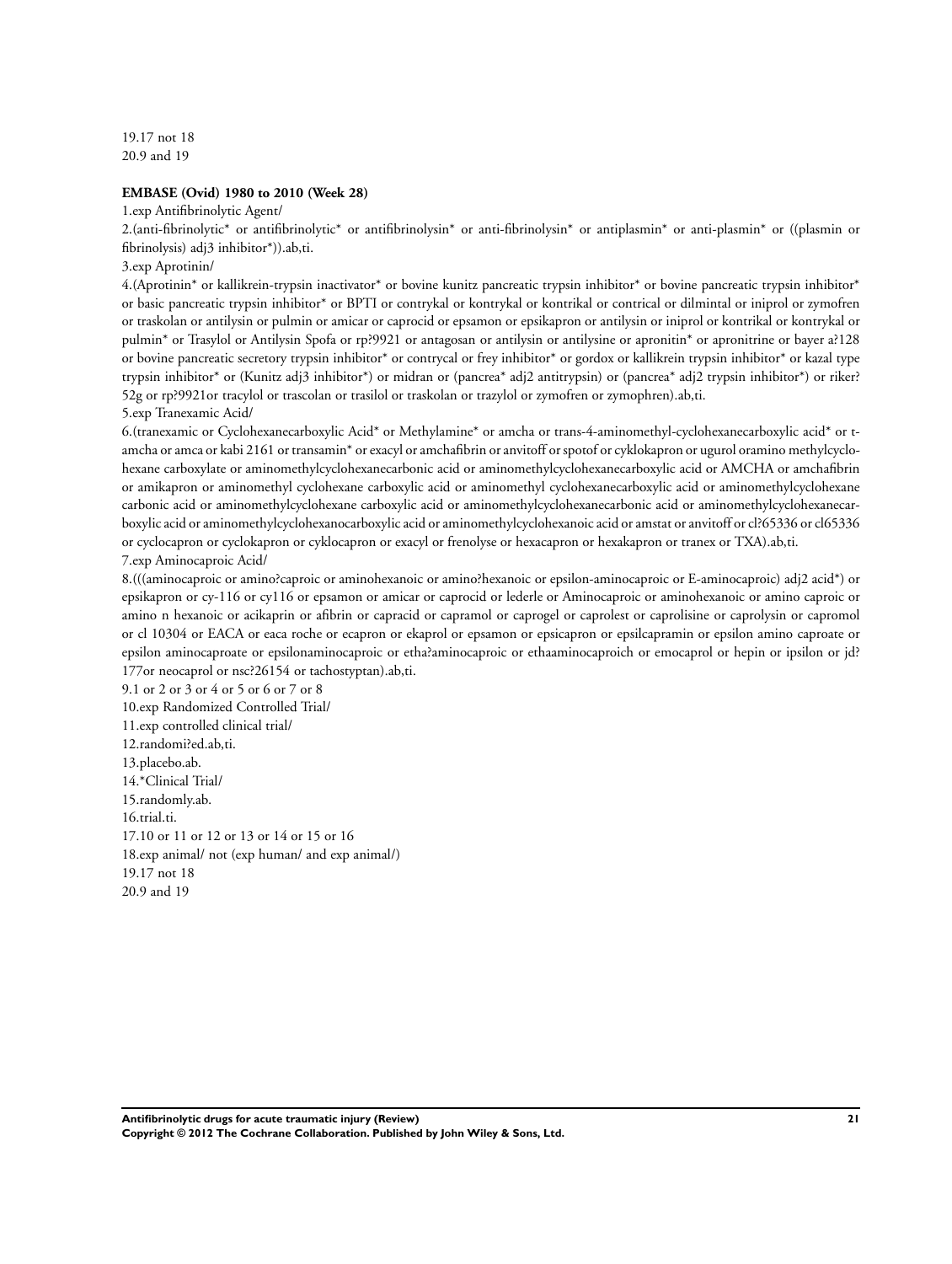## **W H A T ' S N E W**

Last assessed as up-to-date: 14 July 2010.

| Date | Event                                         | Description                                                                                                                                                                                                                                                                                                                                                                 |
|------|-----------------------------------------------|-----------------------------------------------------------------------------------------------------------------------------------------------------------------------------------------------------------------------------------------------------------------------------------------------------------------------------------------------------------------------------|
|      | 5 November 2012 New search has been performed | Additional data from the CRASH-2 trial of the effects of tranexamic acid on<br>death due to bleeding according to time to treatment, severity of haemor-<br>rhage, Glasgow coma scale and type of injury, have been incorporated<br>The conclusions have been edited to emphasise the importance of early ad-<br>ministration $(\leq$ 3 hours of injury) of tranexamic acid |

## **H I S T O R Y**

Protocol first published: Issue 3, 2004 Review first published: Issue 4, 2004

| Date             | Event                                              | Description                                                                                                                                                                                                                                                                                                   |
|------------------|----------------------------------------------------|---------------------------------------------------------------------------------------------------------------------------------------------------------------------------------------------------------------------------------------------------------------------------------------------------------------|
| 22 November 2010 | New citation required and conclusions have changed | Two new trials (CRASH-2 2010 - 20,211 bleeding<br>trauma patients) and Yutthakasemsunt 2010 2010 -<br>240 patients with traumatic brain injury) have been<br>included<br>The objectives of the review have been amended. The<br>Results, Discussion and Conclusions sections have<br>been amended accordingly |

## **C O N T R I B U T I O N S O F A U T H O R S**

TC helped design the protocol, identified the included trials, extracted data and drafted the final version of the review.

IR helped design the protocol, identified the included trials, extracted data and drafted the final version of the review.

HS helped design the protocol and draft the final version of the review.

KK helped identify the included trials, extract data and revised the text of the review for the November 2010 and 2012 updates.